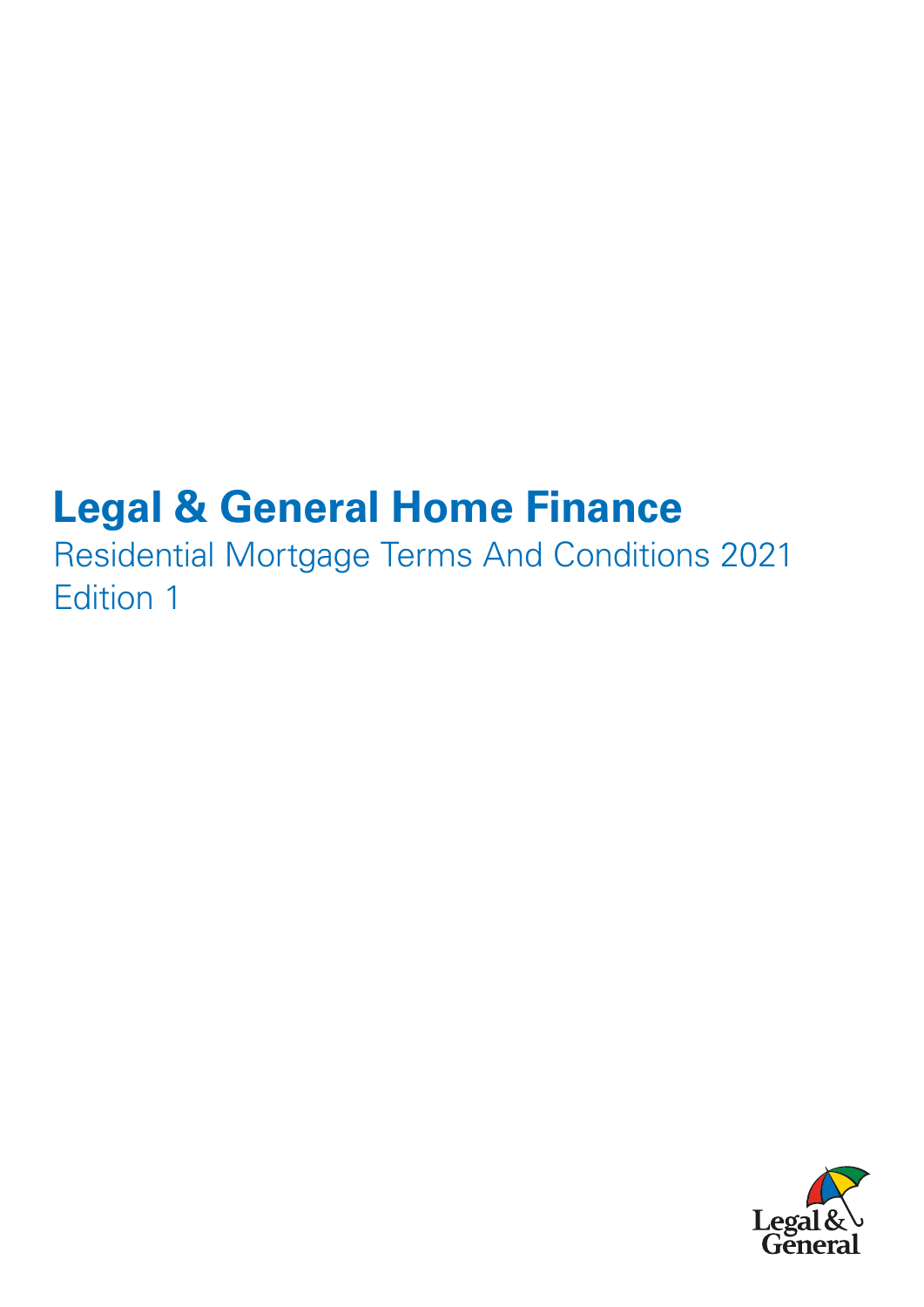| <b>Contents</b> |                                                                        |                |
|-----------------|------------------------------------------------------------------------|----------------|
|                 | A. Introduction                                                        | 3              |
| В.              | <b>About your Mortgage</b>                                             | 3              |
| 1.              | Interest applicable to your Mortgage                                   | 3              |
| 2.              | Your Monthly Payments and other payments to your Account               | 3              |
| 3.              | Charges you must pay                                                   | 4              |
| 4.              | Additional borrowing                                                   | 5              |
| C.              | What you need to do during the life of your Mortgage                   | 5              |
| 5.              | Your payment obligations                                               | 5              |
| 6.              | Your other obligations                                                 | 5              |
| 7.              | Your obligation to insure the Property                                 | 6              |
| 8.              | <b>Environmental Notices</b>                                           | 6              |
| D.              | <b>Changes to your Circumstances</b>                                   | 7              |
| 9.              | Moving home                                                            | 7              |
|                 | 10. Moving others into the Property                                    | $\overline{7}$ |
|                 | 11. Letting the Property                                               | 7              |
|                 | 12. Selling the Property                                               | $\overline{7}$ |
| Е.              | <b>Repaying your Mortgage</b>                                          | 7              |
|                 | 13. Repaying your Mortgage when a Repayment Event occurs               | 8              |
|                 | 14. How to repay your Mortgage early                                   | 8              |
|                 | 15. General repayment conditions                                       | 8              |
|                 | 16. When we can retain or reinstate your Mortgage                      | 8              |
| Е.              | Our powers in connection with your Mortgage and your Property          | 9              |
|                 | 17. Our powers                                                         | 9              |
|                 | 18. Rights of a property receiver appointed by us                      | 10             |
|                 | 19. Related Rights                                                     | 11             |
|                 | 20. You appoint us as your attorney                                    | 11             |
|                 | <b>G.</b> General Conditions                                           | 12             |
|                 | 21. When we can sell, transfer or assign your Mortgage to someone else | 12             |
|                 | 22. Using your information                                             | 12             |
|                 | 23. Miscellaneous                                                      | 12             |
|                 | 24. Varying the terms of the Mortgage                                  | 12             |
|                 | 25. Sending notices to you                                             | 13             |
|                 | 26. Governing law and jurisdiction                                     | 13             |
|                 | H. Terms that apply if the property is in Scotland                     | 13             |
|                 | 27. Scotland                                                           | 13             |
| ı.              | <b>Definitions and Interpretation</b>                                  | 14             |
|                 | 28. Defined terms                                                      | 14             |
|                 | 29. Interpretation of these Conditions                                 | 15             |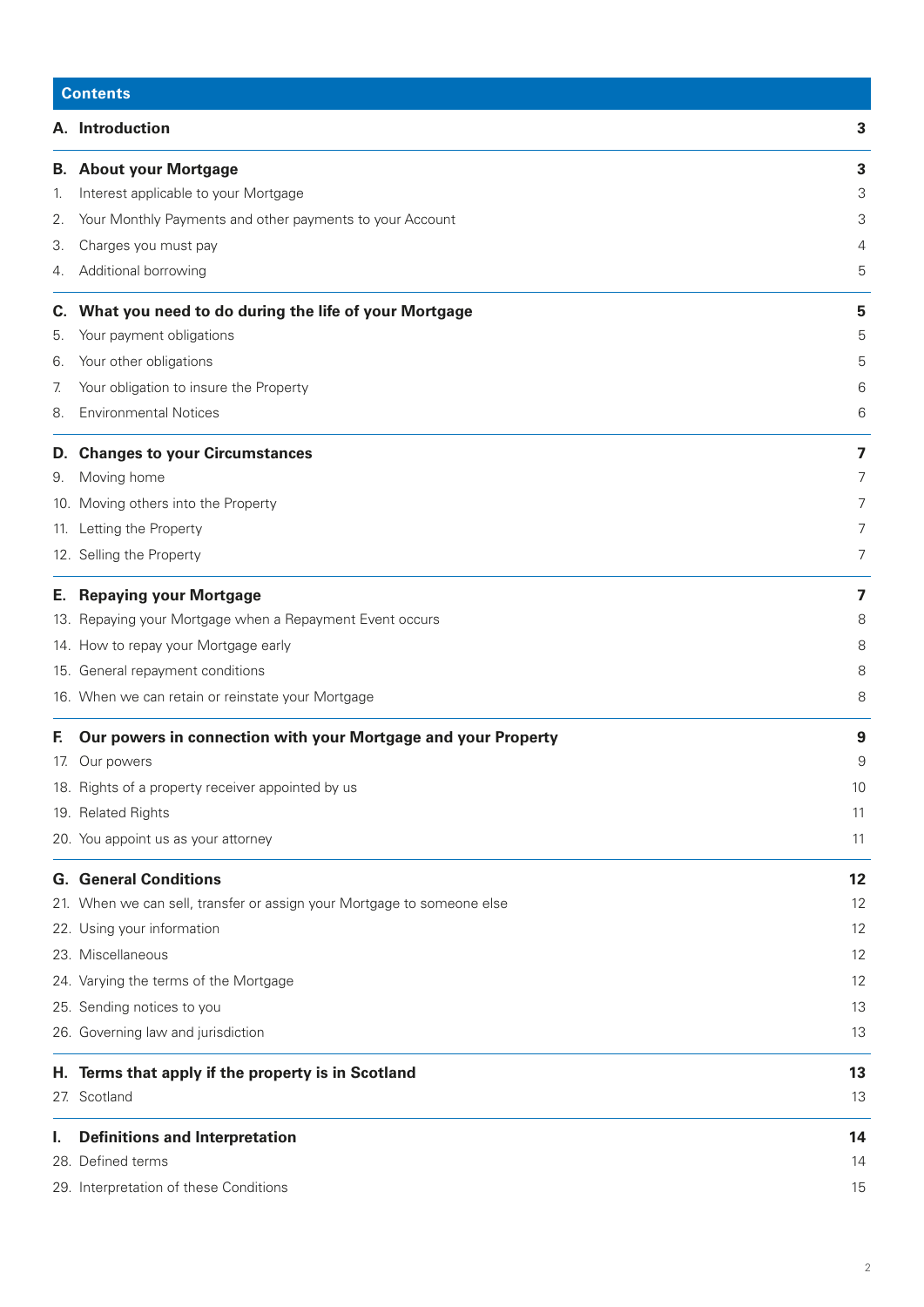# <span id="page-2-0"></span>**A. Introduction**

This document sets out the terms and conditions that apply to your Mortgage with us, which is secured on your Property.

You should read these Conditions together with your Mortgage Offer, the Mortgage Deed and the Tariff of Charges, all of which form part of your Mortgage with us.

Should there be any inconsistency between the documents referred to above, we will give priority to the terms of the Mortgage Offer, then the Mortgage Deed, then the Tariff of Charges and finally these Conditions.

We will not provide you with any mortgage advice, as part of your Mortgage with us. This will be provided to you separately by your mortgage adviser (if you have one).

#### **Property in Scotland**

If your Property is in Scotland, there are some differences and special Conditions that you need to know about which are set out in Condition 27. If your Property is not in Scotland, then you do not need to consider Condition 27.

#### **Definitions and interpretation**

You will find several terms in these Conditions which are in bold. This indicates that the term is defined in Condition 28 (unless it is defined in the relevant Condition itself) and has the meaning given to it in that Condition. Condition 29 also describes how we interpret these Conditions.

When we refer to "you" or "your" in these Conditions, we are referring to all Borrowers together (if there is more than one) and each Borrower separately. Should you die, become bankrupt or become unable to manage your affairs, references in these Conditions to "you" also include your legal representatives, as outlined more fully in Condition 29.

#### **Examples, explanations and introductions**

We know that legal documentation can sometimes be difficult to understand, and we have tried to avoid legal language. Sometimes this hasn't been possible and we have instead included some examples and explanations to help you understand the effect of the Condition. We have also inserted a short introduction to Sections B to H of these Conditions, which summarises what each Section is about.

These examples and explanations and the introductory paragraphs to Sections B to H are clearly indicated by the green box that they appear in. The examples and explanations and the introductory paragraphs are non-exhaustive and illustrative. We have included them to make the Conditions themselves easier to understand but it is important to remember that they don't tell you everything you need to know or cover every possible situation. You should always read the examples and explanations and the introductory paragraphs in the context of the entire Condition and with the rest of these Conditions.

If you have any doubts or questions about these Conditions or any other document given to you in connection with your Mortgage, you should seek independent legal advice.

## **Dealing with you and your Mortgage**

We will comply with the Financial Conduct Authority's rules and guidance, and act honestly, fairly and professionally and have regard to your best interests when dealing with you and your Mortgage.

All communications with you in relation to your Mortgage will be in English, as will the language of the Mortgage Deed.

# **B. About your Mortgage**

This Section B sets out further detail about your Mortgage and how it operates, in particular in relation to the interest that is payable and the Charges that you may incur. These Conditions supplement the information about your Mortgage in your Mortgage Offer. Please pay close attention to the terms of your Mortgage Offer as the terms of the Mortgage Offer will prevail over these Conditions.

## **1. Interest applicable to your Mortgage**

- 1.1 We will charge you interest on your Loan at the interest rate that is stated in your Mortgage Offer.
- 1.2 The Loan will bear interest from the day after Completion.
- 1.3 We will calculate interest daily on the capital balance shown on your Account at the end of that day and we will enter this interest in your Account on a monthly basis on the last day of each month.
- 1.4 Interest is charged on a non-compounding monthly basis which means that interest is charged on all of:
	- (a) the amount of the Loan; and
	- (b) any Charges that are applied to the Account in accordance with Condition 3,

but not on any outstanding interest.

- 1.5 Interest will continue to accrue on the Loan at the Interest Rate from when the Loan was advanced until the Amount Owed is fully repaid. This includes the time from when any Repayment Event occurs until the Amount Owed is fully repaid. It also includes any period before and, so far as allowed by law, after:
	- (a) any court order we obtain requiring payment; or
	- (b) any other action that we take when exercising our powers in connection with the Mortgage and/or the Property,

until the Amount Owed is fully repaid.

- 1.6 For the purpose of calculating interest, each day shall be treated as 1/365th of a year (or 1/366th of a year in any leap year).
- 1.7 We may change our process relating to how we calculate and charge interest. Any such changes will be made in accordance with the variation procedures set out in Condition 24.

#### **2. Your Monthly Payments and other payments to your Account**

#### **Payments you agree to make**

- 2.1 You agree to pay us:
	- 2.1.1 the Monthly Payment on the Monthly Payment Date each month; and
	- 2.1.2 the Amount Owed in full by the end of the term set out in your Mortgage Offer.
- 2.2 You agree to make the Monthly Payments by direct debit, unless we have provided our written consent that we will accept another payment method. We may change the method for making Monthly Payments at any time by giving you not less than 30 days' notice in writing. We will only do this if: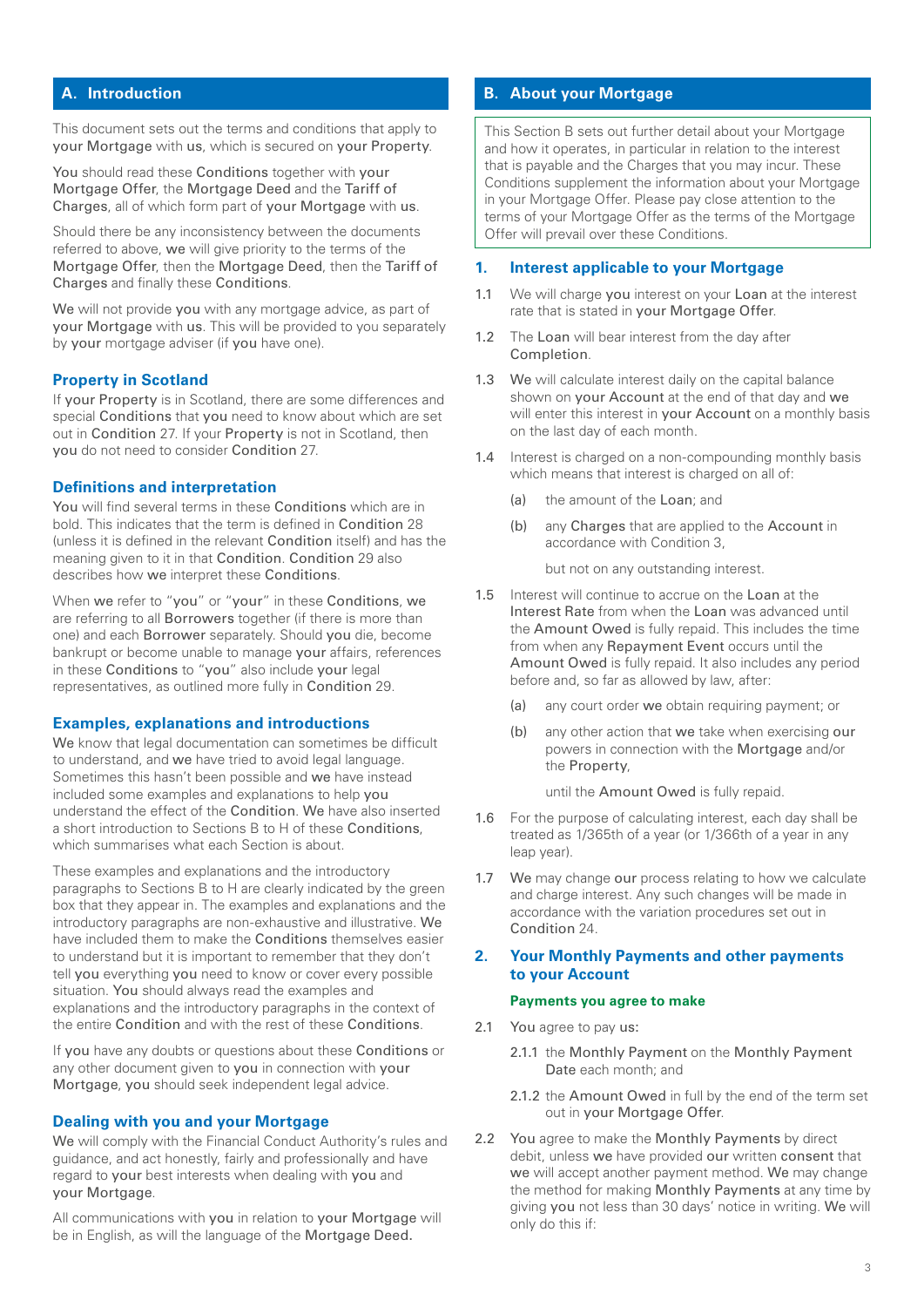- <span id="page-3-0"></span>2.2.1 the existing method has become obsolete; or
- 2.2.2 the changed method will be quicker, cheaper or more reliable than the existing one.

#### **Your Monthly Payment and Monthly Payment Date**

- 2.3 Where the Mortgage is an interest-only mortgage, the Monthly Payment will only be for the interest and you will be responsible for repaying the capital owed at the end of the term.
- 2.4 The interest charged in accordance with Condition 1 is payable by your Monthly Payment which is usually the total annual interest split into 12 equal instalments. Your first Monthly Payment may be more or less than your usual Monthly Payment amount because, depending on when your Mortgage completes, your first interest charging period may be longer or shorter than a full calendar month. This may also occur if the Monthly Payment Date is changed in accordance with Condition 2.5.
- 2.5 You may request that the Monthly Payment Date be changed to any date between the 1st and 28th of the month, and we shall make this change unless we are reasonably unable to do so. We will only change your Monthly Payment date if we are reasonably required to do so for a reason set out in Condition 24.2 and we shall give you at least 30 days' notice before the next Monthly Payment is taken.

#### **Overpayments and Additional Payments**

- 2.6 Your Mortgage Offer sets out the ways in which you can make payments to your Account that are over and above your Monthly Payments, including Overpayments which are payments that can may be made to your Account without incurring an Early Repayment Charge.
- 2.7 If you make a payment to your Account in addition to your Monthly Payment which exceeds the amount you may pay as an Overpayment, you may be subject to an Early Repayment Charge, as described in your Mortgage Offer. If you have more than one Account with us, we will allocate any payment you make (in excess of your Monthly Payment) in priority to any Account entitling you to make an Overpayment and paying the highest rate of interest.
- 2.8 If your Account is not in arrears, payments in addition to your Monthly Payment amount (whether or not they incur an Early Repayment Charge) will be applied in the following order when credited to your Account:

2.8.1 outstanding interest bearing fees, if any; and

2.8.2 capital.

2.9 If **your Account** is in arrears, payments in addition to your Monthly Payment amount (whether or not they incur an Early Repayment Charge) will be applied in the following order when credited to **your Account,**

2.9.1 outstanding interest bearing fees, if any;

2.9.2 arrears; and

2.9.3 capital.

We reserve the right from time to time or when necessary, for example, clearing the arrears on your Account, to recalculate your monthly interest payment to ensure that you are servicing all the interest accruing on your Account. We will request your written consent if the

change results in an increase to your Monthly Payment which is considered material.

## **3. Charges you must pay**

#### **Types of Charges**

- 3.1 Your Mortgage Offer sets out a number of fees (known as Charges) which are part of the cost for your Loan and are incurred prior to Completion. Separately there are a number of Charges which may arise throughout the life of your Mortgage.
- 3.2 We will tell you when you have incurred a Charge. You must pay us our Charges. Where we are able, we will set out the amount of the Charges in our Tariff of Charges. Where we are unable to state the amount of the Charge in advance (because, for example, we incur external costs), we will notify you, and wherever reasonably practicable. seek your agreement before you incur the relevant charge.
- 3.3 We may apply Charges in the operation and administration of your Account. The amount of these Charges will be set out in our Tariff of Charges. Examples include (but are not limited to):
	- where you ask us to provide a document or a service in connection with the Mortgage, whether to you or anyone else;
	- a change of ownership if you wish to add or remove a joint owner:
	- changes affecting legal title to the Property;
	- releasing part of our security under the Mortgage; and
	- where you wish to transfer your Mortgage to another property.
- 3.4 We may reasonably incur Charges in order to safeguard our security, which you must repay to us. This includes Charges we reasonably incur because you fail to fulfil an obligation you have under the Mortgage. Where you fail to fulfil an obligation under the Mortgage and we incur Charges as a result, we will reasonably calculate any Charges (in respect of our mortgage lending activities as a whole) payable by you.

Examples of circumstances where we may incur such Charges include (but are not limited to):

- any legal proceedings and any associated costs relating to the Mortgage;
- exercising any of the rights or powers given to us by law or the Mortgage;
- recovering any of the Amount Owed;
- doing anything you are obliged to do under the Mortgage but fail to do (such as insuring or repairing the Property);
- taking action when there is an Event of Default; and
- protecting or preserving our security.
- 3.5 Where Charges are incurred because you have not complied with the terms of your Mortgage, any action taken by us or on our behalf to protect our security does not stop you being in breach. Similarly, your repayment of the Charge, or the addition of the Charge to the Amount Owed, does not stop you being in breach.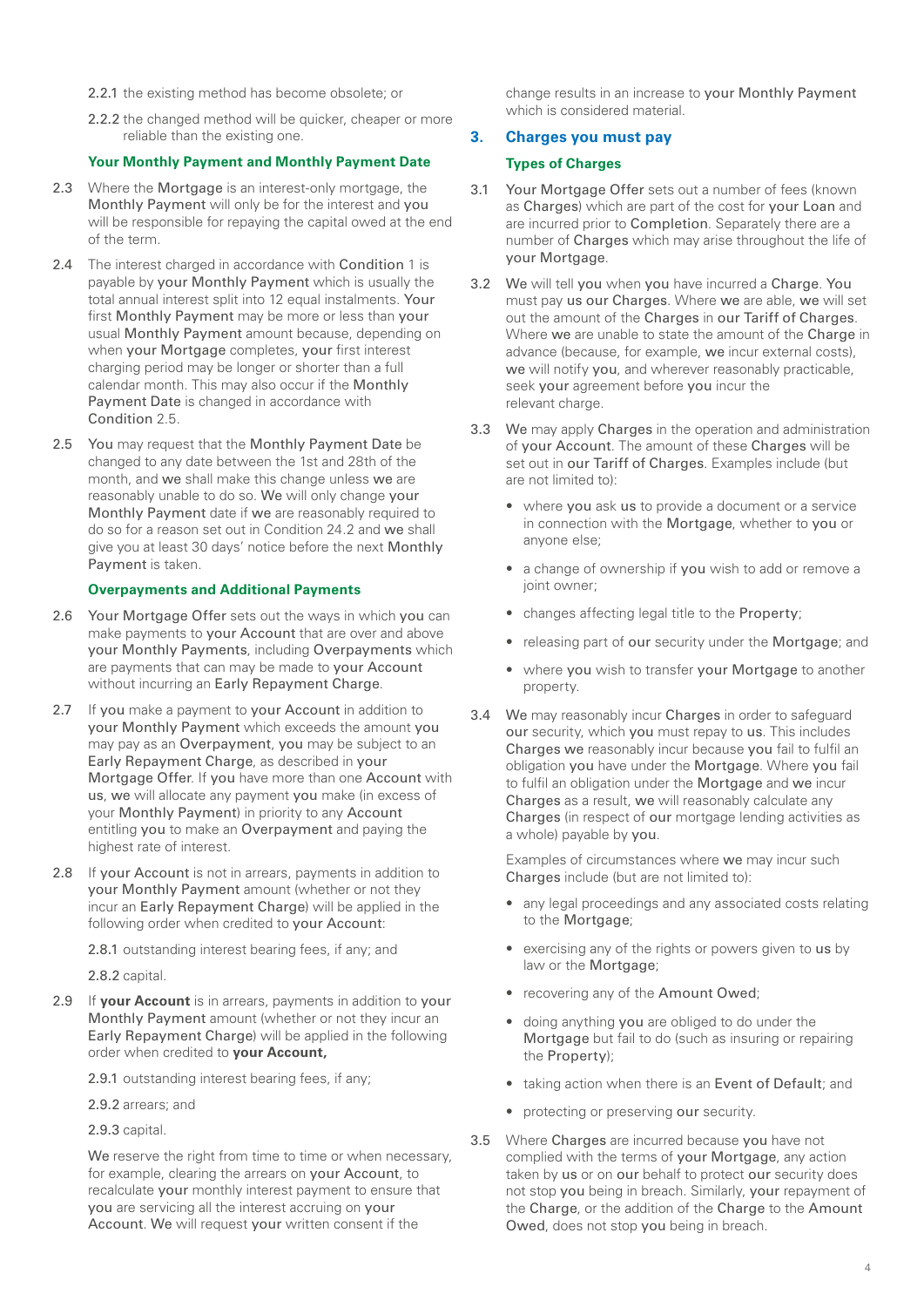<span id="page-4-0"></span>Example: if you fail to insure the property as you are required to do in these Conditions, you will be in breach. We may take action to insure the property on your behalf. The costs of doing so will be Charges. Even though the property will be insured, it does not mean that you are no longer in breach of these Conditions.

#### **Failure to repay a Charge**

3.6 If you do not pay a Charge within 10 days of the relevant due date (which we will tell you) then we may at our discretion add the Charge to the Amount Owed on your Account. Where we add Charges to the Amount Owed we will charge interest on them and this interest will form part of your Monthly Payments. Where there is more than one Interest Rate on your Account, we will apply the Charge to the Loan which incurs interest at the lowest Interest Rate (unless the Charge relates specifically to one Loan in particular, in which case we will apply the Charge to that Loan and the Interest Rate applicable to that Loan will apply).

#### **Changes to Charges**

- 3.7 We may introduce any change that abolishes a Charge or reduces the amount of an existing Charge with immediate effect and without giving you advance notice. We may increase or add to the Charges set out in our Tariff of Charges from time to time for any one or more of the following reasons (which may relate to circumstances existing at the time or which we reasonably expect to apply in the future):
	- (a) to respond, reasonably, to changes in our costs of funding that impact on the particular product or service we provide to you, including:
		- (i) where we make changes to our technology or other systems relating to the particular product or service we provide to you;
		- (ii) where we are required to meet changes in the law and/or regulatory requirements, or to meet changes in the interpretation of any existing law and/or regulatory requirement; and
		- (iii) where appropriate, where we are required to meet changes in the decisions or recommendations of an ombudsman or regulator, or any code of practice, which is or are applicable to the conduct of our business; and
	- (b) to correct mistakes if it is reasonable to do so.
- 3.8 Unless it is not reasonably practicable for us to do so, where we increase or add to the Charges in the Tariff of Charges, we will give you at least 30 days' written notice of the change to the Charge. We will also ensure that the change is proportionate to the underlying reason for the change. We will provide you with the latest Tariff of Charges at least once a year and it will also be available on our website.
- 3.9 Unless it is not reasonable for us to do so, we will tell you before taking any action which incurs a Charge.

# **4. Additional borrowing**

Your Mortgage Offer sets out the circumstances in which you may apply for additional borrowing. Any additional borrowing will be based on our lending criteria at that time. You may not be accepted to take additional

borrowing if you have failed to comply with your obligations regarding your Mortgage. The interest rate which applies to any additional borrowing will be the rate made available to you at the time you apply, and depending upon the prevailing market rates at that time, may be more or less than the interest rate applicable to your existing borrowing.

## **C. What you need to do during the life of your Mortgage**

This Section C sets out some important responsibilities that you have in relation to your Mortgage. It contains important Conditions relating to the Property. If you do not meet your responsibilities, you will be in breach of these Conditions. It is important that you take the time to understand and become familiar with your responsibilities.

#### **5. Your payment obligations**

You must pay to us the Amount Owed in the manner and at the time(s) set out in the Mortgage Offer and these Conditions, and in particular Condition 2.

## **6. Your other obligations**

#### **Things you must do**

- 6.1 Throughout the life of your Mortgage you must:
	- (a) only use the Property as a private residence and as your main residence. If we ask you to do so, you must promptly confirm to us in writing that this remains the case;
	- (b) maintain the Property in a state which we consider is a state of good and substantial repair and condition. We will act reasonably when deciding if the Property is in good and substantial repair and condition. Where the Mortgage Offer includes a requirement that repairs are undertaken or building works are completed before we advance any Loan to you, you must ensure these repairs and/or works are undertaken and completed in accordance with the requirements in the Mortgage Offer;
	- (c) observe and perform all legal restrictions, conditions and obligations affecting the Property or its use, including those in any lease relating to the Property;

Example: Your Property may be subject to a legal restriction not to build anything in your garden or a condition to maintain a fence in a certain position. Where your property is leasehold, your lease of the property may include restrictions against keeping pets or playing loud music or a condition to ask your landlord for consent before you carry out any works to your property. In each case, you would need to make sure you comply with the legal restriction, condition or obligation. There are other examples which are not included here, and you should consider documents relating to your Property such as your lease together with these Conditions to ensure that you are complying.

- (d) punctually pay all rates, taxes, rents, outgoings and charges payable in respect of the Property;
- (e) comply in all respects with all legislation (including those relating to planning and environmental matters) and all requirements and regulations of local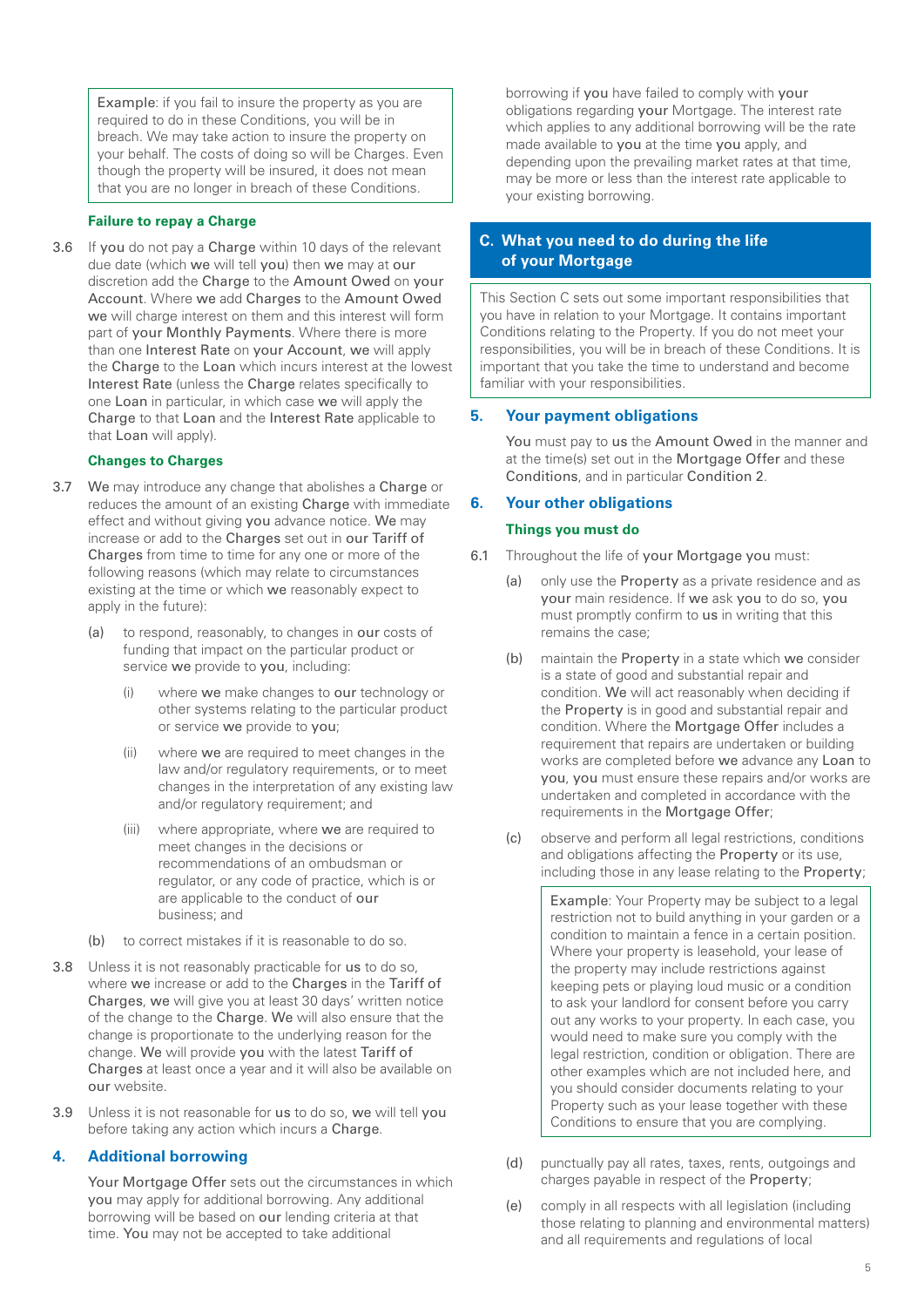<span id="page-5-0"></span>authorities and any other authorities which apply to the Property;

- (f) promptly give us any information about the Property which we may reasonably ask for:
- (g) provide us with a copy of any notice, order or proposal concerning the Property. You must do so within 7 days of receiving it. We may ask you to respond to it and you must make all statements which we reasonably ask you to make. Unless we tell you otherwise, you must take all reasonable and necessary steps to comply with the notice, order or proposal; and

Example: One example of such notice is where you may receive a letter from your local authority informing you of a breach of building regulations in relation to your property or about new road proposals affecting your property.

(h) where the Property is leasehold, inform us of any notice served under any of the Leasehold Reform Acts in relation to the Property. You must do so within 4 working days of the notice being served. If we request you to do so, you must also execute in our favour a legal mortgage of the freehold, or any superior lease or any new lease, which you obtain. The legal mortgage must be in a form that we reasonably require.

> The Leasehold Reform Acts mean the Leasehold Reform Act 1967 and the Leasehold Reform, Housing and Urban Development Act 1993.

Explanation: The Leasehold Reform Acts contain rights for tenants of long leases in certain circumstances to obtain an extension to their lease and/or to acquire the freehold. If you exercise any rights under these Acts (for example, by serving a notice on your landlord requesting a lease extension), you must inform us about this and inform us about correspondence you receive from your landlord. If you acquire the freehold, any superior leasehold title or any new lease, we may ask you to sign a new form of legal mortgage in order to protect our security interest in the Property.

## **Things you must not do**

- 6.2 Throughout the life of your Mortgage you must not do (or allow anyone else to do) any of the following without our prior written consent (which we will act reasonably in granting or refusing):
	- (a) make any structural or material alteration or addition to the Property;
	- (b) make any change in the use of the Property which would require planning permission or approval under any building regulations;
	- (c) apply for any improvement or similar grant in respect of the Property;
	- (d) move out of the Property (except as permitted under these Conditions);
	- (e) sell or create any lease or tenancy over all or any part of the Property (see Section D for more information);
- (f) grant or allow any right over all or any part of the Property;
- (g) allow someone to move into the Property (see Section D for more information); or
- (h) create or allow to exist any other mortgage, standard security or charge on the **Property** except for the charge created by the Mortgage Deed.

## **7. Your obligation to insure the Property**

- 7.1 You must keep the Property insured throughout the life of your Mortgage against all risks against which it is usual to insure properties of a similar type and location. These risks include (but are not limited to) fire, subsidence, flood, escape of water, storm and any other risks as we may from time to time reasonably require or agree. Your Mortgage Offer may set out additional requirements in this respect, which you must comply with.
- 7.2 It is your responsibility to make sure that the amount of insurance and risks covered are adequate. We consider that the amount of insurance is adequate if it covers the full reinstatement value of your Property or, if it is a higher amount, the market value of your Property. When considering if the risks covered by your insurance policy are adequate, we will take into account the nature and location of your Property.
- 7.3 It is also your responsibility to pay the insurance premiums on time. We may ask you to provide to us copies of your insurance policy document(s) and/or evidence of your premium payments. Where we ask you to do so, you must provide the copies to us promptly to demonstrate that you have adequate insurance in place.
- 7.4 If you fail to insure the Property, or if you fail to provide copies of your policy document(s) and premium receipts to us within a reasonable period of time, we may ourselves insure the Property and recover all reasonably incurred costs of doing so from you. These costs will be Charges that you must pay, and will be applied in accordance with Condition 3.
- 7.5 You will not do, or allow anyone else to do, anything which may make the insurance of the Property invalid.
- 7.6 Subject to the rules of the Financial Conduct Authority, we may accept and retain commission or other non-monetary benefits in respect of insurance policies that are put in place through any of our agency arrangements.
- 7.7 You must use any monies which become payable under your buildings insurance policy to repair or reinstate the Property, or if we agree to it, the monies must be used to reduce or repay the Amount Owed. If there has been significant loss or damage to the Property, we may instruct your insurance company to pay all claims money directly to us, but if the claims money is paid to you, you will hold it on trust for us.

## **8. Environmental Notices**

8.1 An Environmental Notice means any notice in respect of any contamination or pollution issued under any environmental legislation which relates to the Property or any neighbouring property.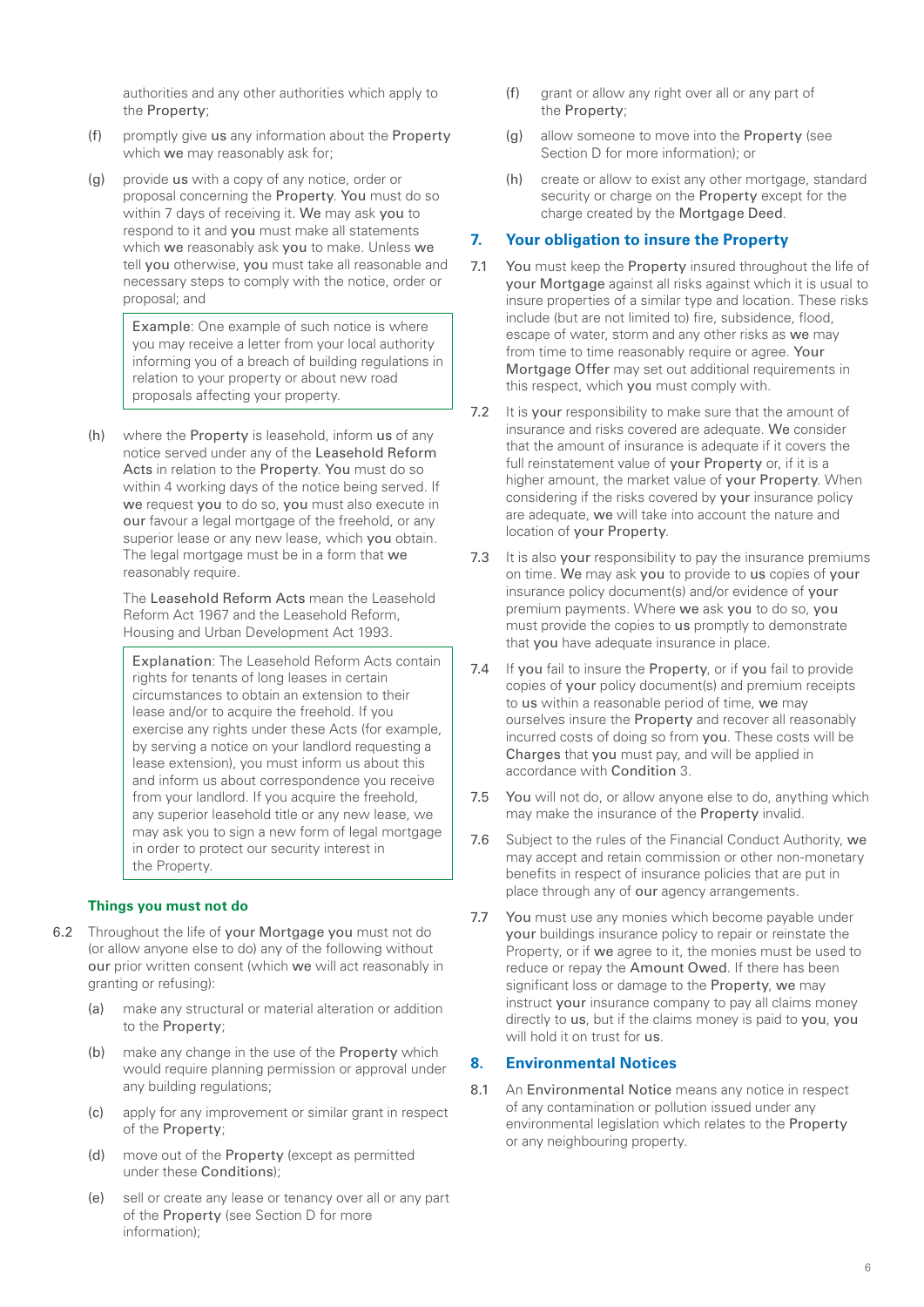<span id="page-6-0"></span>Explanation: an Environmental Notice is likely to be a letter from your local authority or the Environment Agency informing you that they have concerns about contamination in the ground within your property or a neighbouring property.

- 8.2 Regardless of any other provision in the Mortgage:
	- (a) we are entitled to carry out any works ourselves or require any works to be carried out where such works are required either to comply with an Environmental Notice or to remedy any circumstances which could lead to the issue of an Environmental Notice;
	- (b) you will immediately notify us if an Environmental Notice is issued, or if you become aware of any circumstances which may lead to the issue of an Environmental Notice. In either case, you will provide written details to us of the steps you intend to take to remedy the circumstances or comply with the Environmental Notice;
	- (c) you will permit us to inspect the Property at any reasonable time (and, where practicable, upon reasonable prior notice) in connection with an Environmental Notice or in circumstances which we reasonably consider may lead to the issue of an Environmental Notice. The inspection of the Property may include taking samples or making trial pits or boreholes; and
	- (d) you will not create or allow any circumstances which could lead to the issue of an Environmental Notice.

# **D. Changes to your Circumstances**

During the life of your Mortgage, your circumstances may change. This Section D sets out what you must and must not do if you wish to move home, move occupiers into your home, let your home or sell your home. See Section E in relation to repaying your Mortgage.

## **9. Moving home**

- 9.1 Your Mortgage Offer sets out the circumstances in which you may move home and transfer your Mortgage to your new property.
- 9.2 If you are unable to transfer your Mortgage to your new property (for example, because your new property does not satisfy our eligibility criteria), the Amount Owed must be repaid to us upon the sale of the Property (as set out in Condition 13). The sale of the Property may result in you having to pay an Early Repayment Charge, depending on the circumstances of the sale (see Condition 14 and your Mortgage Offer for more information).

## **10. Moving others into the Property**

Your Mortgage Offer sets out our requirements if you intend to allow any person to move into or occupy the Property, even if you do not intend for that person to be added to the Mortgage. You must not allow any other person to move into or occupy the Property before complying with those requirements.

## **11. Letting the Property**

11.1 You may not without our prior written consent:

(a) grant or renew (or agree to grant or renew) any lease or tenancy of the Property or licence to occupy the

Property; or

part with or share possession of the Property.

We may impose reasonable conditions upon any consent we give.

11.2 The statutory power of a mortgagor to lease, agree to lease and accept surrenders of leases will not apply to the Mortgage.

> Explanation: This means that you will need our consent to lease your property.

## **12. Selling the Property**

- 12.1 If you decide or are required to sell your Property during the life of your Mortgage, you will be responsible for all costs and expenses involved in selling the Property.
- 12.2 You must give us prior written notice of your intention to sell the Property before putting the Property up for sale. You must also provide us with any information that we reasonably require in connection with the sale, including the price at which you propose to sell the Property (which is referred to in these Conditions as the Proposed Sale Price). You must ensure that vacant possession is given when the sale is completed, meaning all occupants must leave the Property by the day of completion of the sale.
- 12.3 Before you agree to sell your Property, we will reasonably estimate in good faith the Net Sale Proceeds that will be available on completion of the sale to repay the Amount Owed on the basis of the Proposed Sale Price.
- 12.4 If our estimate indicates the Net Sale Proceeds will not be enough to repay the Amount Owed we may instruct a valuer to value the Property. If the valuation indicates a value which is higher than the Proposed Sale Price, we can insist that the Property is sold for no less than this value (the 'Valuation Price').
- 12.5 If we instruct a valuer, the valuer's fees will be Charges that you must pay, which will be applied in accordance with Condition 3.
- 12.6 No sale of the Property may occur for less than the Proposed Sale Price (or, if there is one, the Valuation Price) without our prior written consent. We will not withhold our consent if it is shown to our reasonable satisfaction that the sale is at the best price reasonably obtainable. As an alternative to giving consent we may purchase the Property ourselves at a price equal to the highest genuine offer received.
- 12.7 If you sell the Property and are required to repay your Mortgage, you may have to pay an Early Repayment Charge depending on the circumstances of the repayment. Your Mortgage Offer sets out the details of the Early Repayment Charge.

## **E. Repaying your Mortgage**

Your Mortgage is repayable when you (or, where you are joint borrowers, the last surviving of you) move out of your home into long term care, sell your home or die. Ordinarily, your Property will be sold in order to repay the Mortgage. However, there are other circumstances when your Mortgage must be repaid to us. You may also wish to repay the Mortgage early. This Section E contains Conditions relating to the repayment of your Mortgage debt.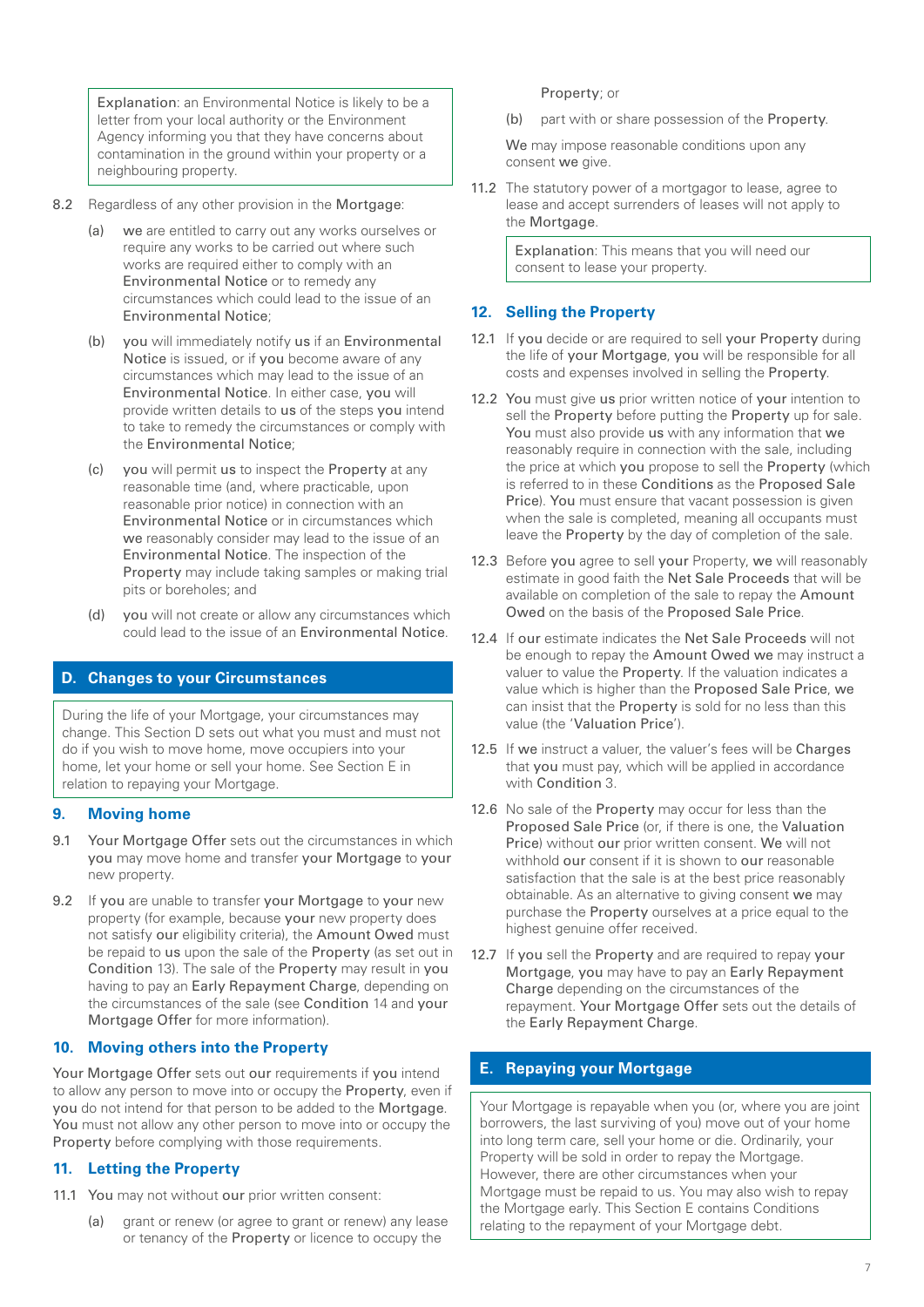## <span id="page-7-0"></span>**13. Repaying your Mortgage when a Repayment Event occurs**

#### **Repayment Event**

13.1 We must be immediately informed if a Repayment Event takes place or any event occurs which is likely to result in a Repayment Event taking place.

A "Repayment Event" means the occurrence of any of the following:

- (a) the death of the borrower (or, if joint borrowers, the last surviving borrower dies);
- (b) the borrower's entry into Long Term Care (or, if joint borrowers, the last surviving borrower goes into Long Term Care);
- (c) the Property is sold;
- (d) the Property is no longer used as your main residence (or, if joint borrowers, the last surviving of you ceases to use the Property as his or her main residence); and
- (e) any Event of Default occurs.
- 13.2 Where the Repayment Event falls within parts (a) or (b) of Condition 13.1 above, the Amount Owed must be repaid to us within 12 months of the date of that Repayment Event. If you need to sell the Property in order to repay the Amount Owed, you must make reasonable efforts to sell the Property as quickly as you reasonably can after that Repayment Event. If the Amount Owed is not repaid to us within this 12 month period, this will be an Event of Default. We can request earlier repayment from you if in our reasonable opinion the value of the Property is either:
	- (a) less than the Amount Owed; or
	- (b) likely to be less than the Amount Owed in the 12 month period following the Repayment Event.

If this is the case, we can give you notice to this effect at any time after the Repayment Event, in which case you must repay the Amount Owed to us (adjusted, if applicable, according to Condition 4 and Condition 13.7) immediately following the date we give you that notice or, if a different date is specified in that notice, by the date specified.

- 13.3 Where the Repayment Event falls within parts (c), (d) or (e) of Condition 13.1 above, the Amount Owed (as adjusted by Conditions 4 and 13.7) must be repaid to us and shall immediately become due and payable.
- 13.4 Any sale of the Property by you following a Repayment Event must be undertaken in accordance with Condition 12.
- 13.5 Once the Amount Owed becomes payable, we may exercise certain powers in order to protect our rights and interests. These powers are set out in Section F below.
- 13.6 Following any Repayment Event, you must continue to comply with the obligations in the Mortgage (including, but not limited to, the requirements set out in Conditions 6 and 7 about what you must and must not do in connection with the Property).

#### **Net Sale Proceeds**

13.7 If the Net Sale Proceeds from a sale of the Property are less than the Amount Owed we will inform you of the shortfall and you will have to repay the shortfall. This Condition 13.7 only applies if you have complied with:

- (a) the requirements in Condition 12 about selling your Property; and
- (b) the remainder of this Condition 13.
- 13.8 If any Repayment Event occurs and we reasonably consider that the Net Sale Proceeds will be insufficient to repay the Amount Owed, we may spend such amounts of money as we reasonably see fit to make the Property more marketable. We may also incur independent surveyors' fees on or following the Repayment Event to establish whether insufficient money will arise from the sale of the Property to repay the Amount Owed. All such amounts and fees will be Charges that you must pay, which will be applied in accordance with Condition 3.
- 13.9 Net Sale Proceeds will be used firstly towards payment of the Amount Owed. Where the Net Sale Proceeds obtained from a sale of the Property exceed the Amount Owed, we will inform you of the surplus amount, which will be reimbursed to you or your legal representative(s) for your benefit or the benefit of your estate or any subsequent chargee (as the case may be).

## **14. How to repay your Mortgage early**

- 14.1 Subject to Condition 15.1 below, you may repay your Mortgage by repaying the Amount Owed early in accordance with the terms of the Mortgage Offer.
- 14.2 Your Mortgage Offer sets out the details of the Early Repayment Charge which you may have to pay in certain circumstances if you repay your Mortgage early.

## **15. General repayment conditions**

15.1 If you choose to repay or must repay the Mortgage, you must at the same time repay every other mortgage, standard security or charge which we then hold from you. Section 93 of the LPA 1925 shall not apply to the Mortgage.

> Explanation: This means that if you hold more than one mortgage with us you will need to repay all of them at the same time.

15.2 Where you have more than one Loan with us, we will decide which Loan to allocate your payments to.

## **16. When we can retain or reinstate your Mortgage**

- 16.1 Once the Amount Owed is repaid in full to us, we will release the security constituted by the Mortgage, subject to Condition 15.1, Condition 16.2 and Condition 16.3.
- 16.2 We may retain any security constituted by the Mortgage for a period of up to 3 months after the Amount Owed is repaid and all your obligations and liabilities to us are satisfied or discharged. If during such 3-month period any bankruptcy proceedings are started against you or any bankruptcy order is made against you (or any other person that makes payment of, or discharges, your obligations and liabilities to us), we may retain the security for a further period, as we determine (acting reasonably).
- 16.3 Any release, discharge or settlement of the Mortgage between you and us shall be conditional upon no payment, disposition or assurance made to us or any security constituted by the Mortgage being declared void, or being set aside or being ordered to be refunded for any reason after we have released the security constituted by the Mortgage. If such condition is not satisfied, we may subsequently enforce this Mortgage as if the release of security had not occurred and any such payment,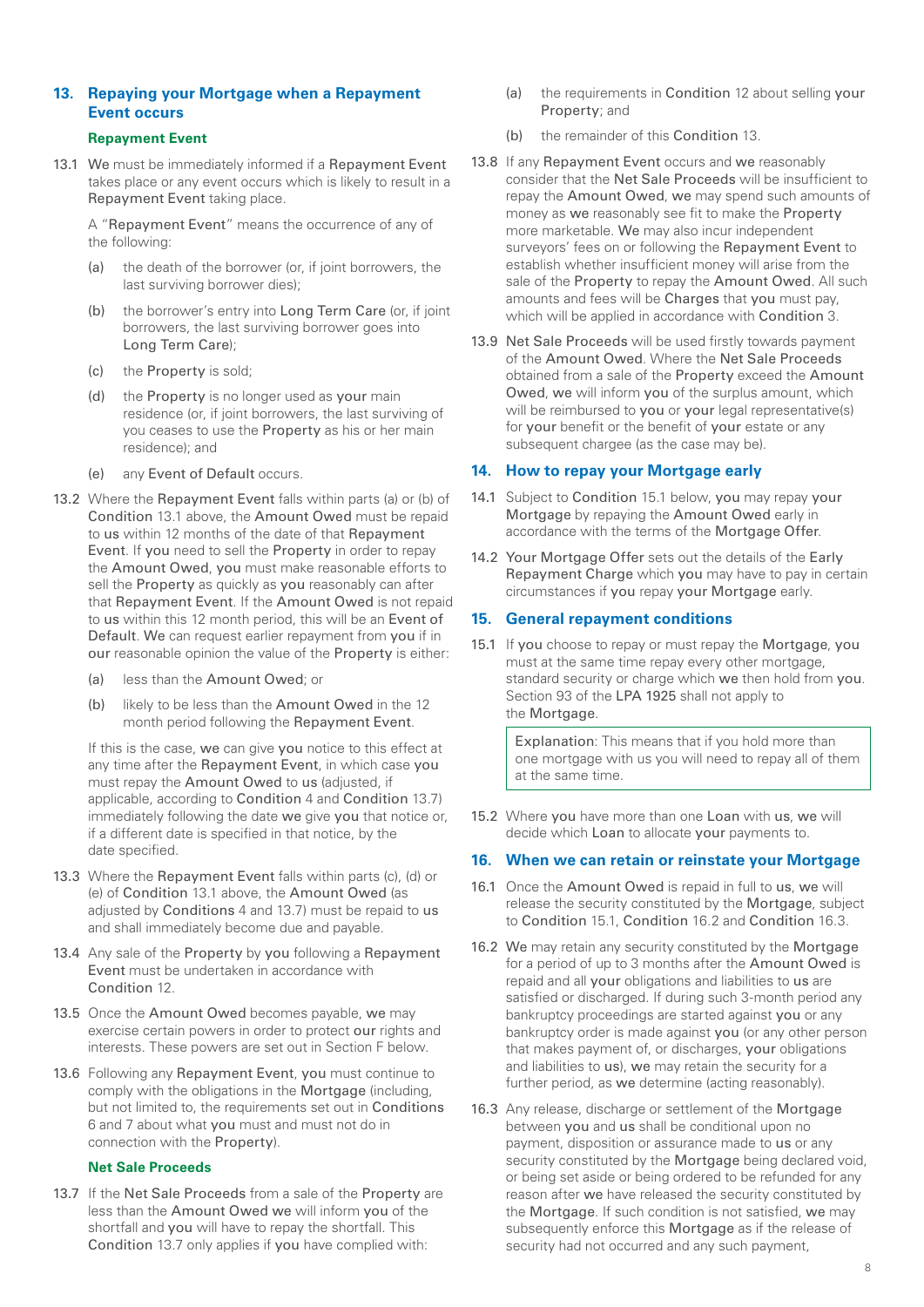<span id="page-8-0"></span>disposition or assurance had not been made. We may concede or compromise any claim that any such security, disposition, assurance or payment is liable to avoidance or repayment without prejudice to our rights under this Mortgage.

Example: if you become bankrupt shortly after you repay the Mortgage and there is a claim by the trustee in bankruptcy for the amount paid to us to repay the mortgage to be returned to the trustee in bankruptcy (so we would no longer hold the amount paid), we may reinstate our security over the Property and treat the Mortgage as if it had not been repaid.

## **F. Our powers in connection with your Mortgage and your Property**

This Section F sets out the rights and powers from which we benefit in connection with your Mortgage. It includes additional Related Rights which you assign to us, and the rights and powers of a property receiver that we may appoint in connection with your Mortgage. It also includes our appointment as your attorney (although this is not the same as a lasting power of attorney).

# **17. Our powers**

17.1 For the purposes of the LPA 1925 the mortgage money will be treated as due, and the statutory power of sale (as extended by these Conditions) and the other powers contained in section 101 of the LPA 1925 will arise, one (1) month after the date of Completion.

> Explanation: under legislation, mortgage providers (including us) are given certain powers relating to the mortgage, including the ability to sell the mortgaged property when the mortgage money becomes due.

17.2 The statutory power of sale applies to the Mortgage free from the restrictions in section 103 of the LPA 1925.

> Explanation: section 103 of the LPA 1925 sets out various circumstances when we can exercise the statutory power of sale referred to in Condition 17.1. This Condition 17.2 excludes section 103, meaning we are not restricted to exercising our powers only in those circumstances contained in section 103, but also in other circumstances (but always in accordance with these Conditions).

- 17.3 Regardless of any other provisions of these Conditions. the Amount Owed shall immediately become due and payable on demand if any Event of Default occurs.
- 17.4 We (or a third party acting on our behalf) may enter the Property to carry out repairs if the Property is not being adequately maintained. The Mortgage Offer sets out our rights in this regard. No exercise of any such right shall make us liable as a mortgagee in possession.

Explanation: if a mortgage provider takes physical possession of the mortgaged property, it will be known as a "mortgagee in possession", which means the mortgage provider incurs certain liabilities in relation to the mortgaged property. This Condition means that the statutory requirements and liabilities of a "mortgagee in possession" will not apply to us if we carry out repairs if your property is not adequately maintained.

- 17.5 At any time after the Amount Owed has become due and payable we may (without previous notice to or agreement from you):
	- (a) take possession of the Property:
	- (b) appoint one or more persons to be a receiver of all or any part of the Property;

Explanation: we can appoint someone (who may be a third party) named a "receiver" to act on our behalf in connection with your Mortgage. If a receiver is appointed, they would have various powers (including those listed in Conditions 17.6 and 18, as well as others), such as the ability to sell the Property and use the proceeds of sale to repay the Mortgage.

- (c) sell the Property (whether or not we have taken possession); and/or
- (d) exercise all the other powers given to mortgagees by the LPA 1925.
- 17.6 At any time after the Amount Owed has become due and payable, we or any receiver appointed by us may:
	- (a) carry out repairs, renewals or improvements to the Property;
	- (b) carry out any building or development works on the Property;
	- (c) apply for and obtain any appropriate planning or other consents and approvals in respect of the Property; and/or
	- (d) exercise the statutory powers of leasing or accepting surrenders of leases without the restrictions imposed by law, including those contained in sections 99 and 100 of the LPA 1925,

Explanation: These statutory provisions give lenders the right to lease a property of which they have taken possession after the borrower's default if those leases meet certain conditions, for example in relation to their term and the rent. These restrictions are excluded so that if we take possession we can lease the property or to accept a surrender of an existing lease without any restrictions.

in each case, as we or the receiver may in our or his/her discretion reasonably think fit. No exercise of any such rights shall incur any liability (either to you or any other person) or make us liable as a mortgagee in possession.

Explanation: If we (or a receiver appointed by us) exercise the rights set out in this Condition 17.6, neither of us will be treated as a "mortgagee in possession" and the statutory requirements and liabilities of a "mortgagee in possession" will not apply.

17.7 After taking possession of the Property we or any receiver appointed by us may, as your agent and at your expense (as a Charge which you must pay, which will be applied in accordance with Condition 3), remove, store, sell or otherwise deal with any goods or animals which you have not removed from the Property. We will not be responsible for any loss caused by our so doing. We will account to you for all proceeds received, either by paying such amount to you or setting it off against the Amount Owed (at our discretion), but we will deduct all expenses that we reasonably incur in dealing with the goods and/or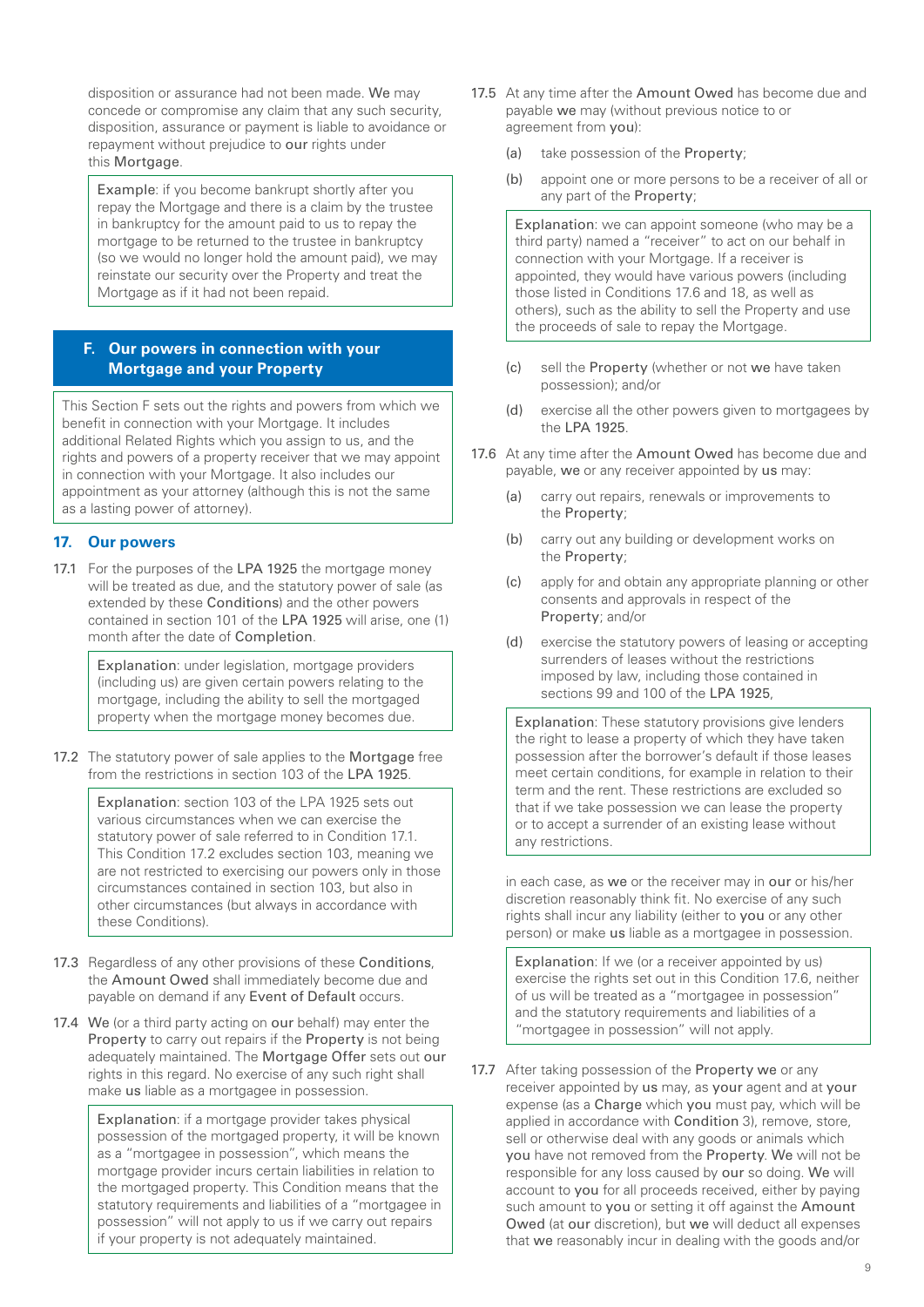<span id="page-9-0"></span>animals. If the proceeds received are less than the expenses we reasonably incur, the remainder of the expenses will be a Charge that you must pay, which will be applied in accordance with Condition 3.

- 17.8 If we, or a receiver appointed by us, enters into possession of the Property, we or that receiver may at any time give up possession. If we decide to give up possession, we will tell you as soon as possible.
- 17.9 Neither we nor any receiver shall be liable, upon entering into possession of the Property or for any other reason, to account as mortgagee in possession in respect of all or any of the Property. Neither we nor any receiver shall be liable for any loss on realisation of, or for any act, neglect or default of any nature in connection with, all or any part of the Property for which a mortgagee in possession might be liable.
- 17.10 No exercise of our rights under this Mortgage (including where a receiver appointed by us exercises those rights) shall make us or the receiver liable as a mortgagee in possession in respect of all or any part of the Property.

Explanation: If we (or a third party acting on our behalf) carry out repairs at your property, neither of us will be treated as a "mortgagee in possession" and the statutory requirements and liabilities of a "mortgagee" in possession" will not apply.

- 17.11 When we and any receiver appointed by us exercise our or his/her powers under this Mortgage, we may engage and pay third parties to assist us. These third parties will be acting on your behalf as your agents and you will be responsible for their fees at such rates as we or the receiver may reasonably agree. The remuneration will be a Charge that you must pay, which will be applied in accordance with Condition 3. If we appoint a third party, we may revoke the appointment of that third party at any time, and any receiver may do likewise. We will tell you if the third party's appointment is revoked.
- 17.12 We may revalue the Property at any time during the lifetime of the Mortgage. If it is necessary for the valuer to enter the Property to conduct the valuation we will give you reasonable notice and you must permit this. Any revaluation under this Condition 17.12 shall be at our expense.

## **18. Rights of a property receiver appointed by us**

Explanation: we can appoint someone (who may be a third party or may be one of our employees) named a "receiver" to act on your behalf in connection with your Mortgage. If a receiver is appointed, they would have the same powers as we do. Condition 18 sets out more information regarding receivers.

- 18.1 A receiver appointed by us shall have all the powers conferred:
	- (a) on mortgagees and/or receivers by the LPA 1925 (but without the restrictions contained in sections 103 and 109 of that Act); and
	- (b) on administrative receivers by the Insolvency Act 1986 Schedule 1,

except to the extent that any of these powers are expressly or impliedly excluded by the Mortgage Deed or these Conditions. In the event of ambiguity or conflict,

the terms of the Mortgage Deed will prevail, followed by these Conditions.

Explanation: under legislation, mortgage providers (including us) and receivers that we appoint are given certain powers relating to the mortgage, including the ability to sell the mortgaged property when the mortgage money becomes due. This Condition 18.1 confirms that a receiver that we appoint will be able to exercise those statutory powers, unless these Conditions say otherwise.

- 18.2 We or any receiver appointed by us shall also have power on your behalf and at your expense, and regardless of your bankruptcy, death or insanity, to do or omit to do anything which you could do or omit to do in relation to the Property. This includes (without limitation) a right for us and any receiver to:
	- (a) take possession of the Property and for this purpose to take, defend, discontinue or compromise any proceedings as we or they think fit;
	- (b) generally manage the Property including collecting and receiving rents, arranging necessary repair and maintenance of the Property, ensuring compliance with local authority requirements, maintaining, renewing or increasing insurances and serving notice under relevant housing legislation;
	- (c) without restriction, sell the Property (whether or not we have taken possession) for a price and on terms as we think fit;
	- (d) without restriction, lease or sublease (as appropriate) the Property, vary, assign, renew, terminate, surrender or accept surrenders of leases, tenancies or licences over the Property for a price and on terms and for rent and payment as we think fit without the restrictions imposed by law, including those contained in sections 99 and 100 of the LPA 1925;
	- (e) sell any freehold or leasehold reversions created over the Property;
	- (f) exercise, on your behalf and without having to give you prior notice or obtain your consent, all the powers and duties conferred on a landlord by law from time to time without having any liabilities or responsibilities to you as a result of doing so; and/or
	- (g) take and do any other acts and things we or the receiver:
		- (i) consider desirable or necessary for protecting our security constituted by the Mortgage or for realising the value of the Property or any part of it;
		- (ii) consider incidental or conducive to any of the rights or powers conferred on a receiver under or by virtue of these Conditions or law; or
		- (iii) lawfully may do as your agent.

Example: The receiver would have power to (amongst other examples above) commence or complete building works at the Property, e.g. if the fence in the garden is damaged a receiver would have the power to repair it.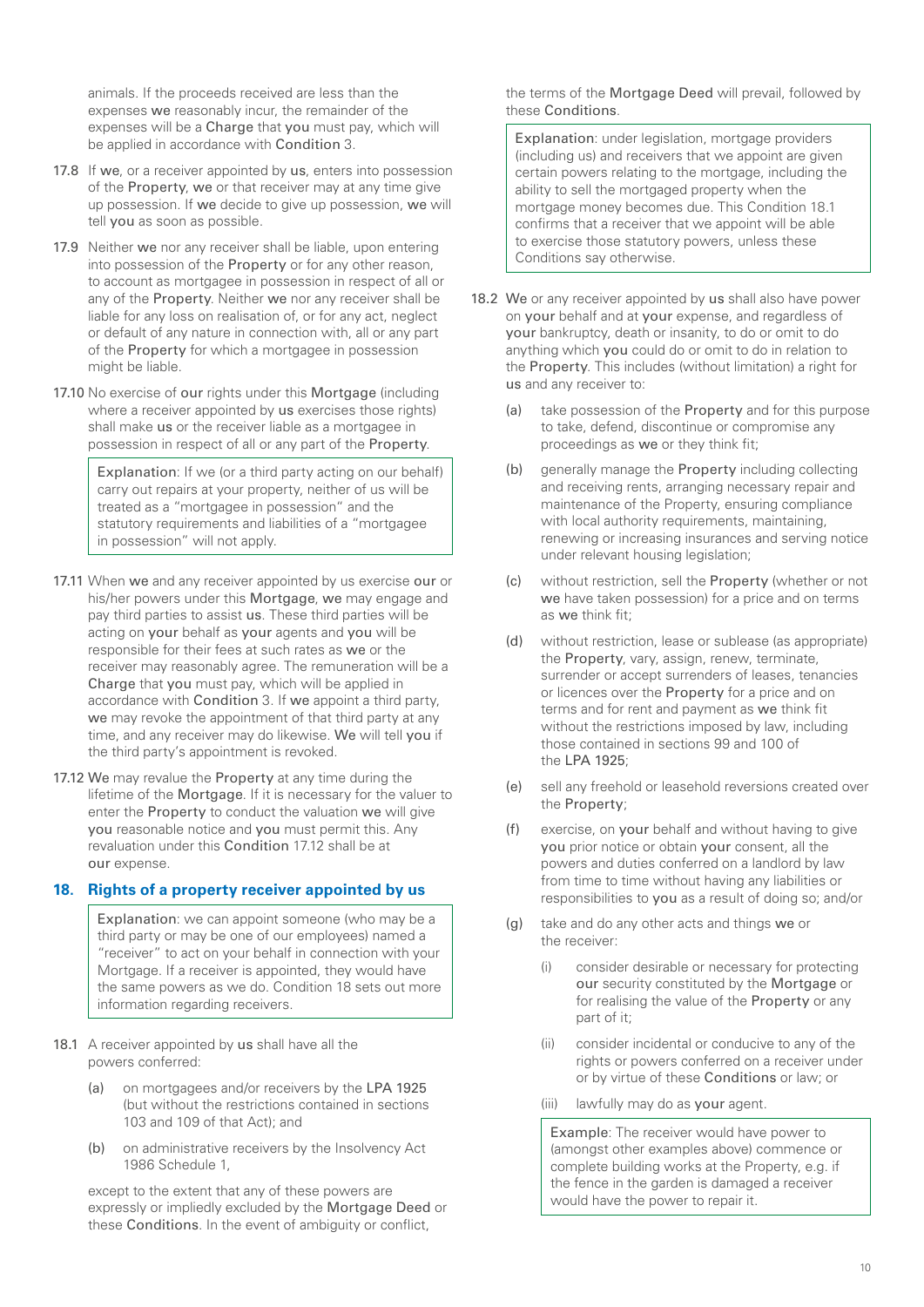- <span id="page-10-0"></span>18.3 The receiver may incur costs in exercising his/her rights and powers under the Mortgage, and may charge such amount for his/her fees as we reasonably agree with him/ her. The receiver will be an agent acting on your behalf and you will be responsible for his/her fees. These costs and fees will be Charges that you must pay, which will be applied in accordance with Condition 3.
- 18.4 We may remove any receiver appointed by us at any time. We may also appoint a new receiver, either instead of or as well as any existing or former receiver. We will give you written notice if we do so.
- 18.5 We may appoint any one or more persons to be a receiver of all or any part of the Property. If there is more than one receiver appointed by us in connection with the Property, each receiver may exercise individually all of the powers conferred on a receiver under the Mortgage and to the exclusion of the other receiver or receivers (unless the document appointing such receiver states otherwise).
- 18.6 Any receiver appointed by us may be one of our employees or may be a third party.
- 18.7 Section 109(8) of the LPA 1925 shall be amended so as to allow a receiver to pay any money owing by you in such order of priority as he/she thinks fit.

Explanation: The receiver can decide to pay his/her fees before repayment of your Mortgage debt should he/she choose to do this.

# **19. Related Rights**

Explanation: Related Rights are rights that may arise in connection with your Property. One example is where you have any construction work carried out on the Property and the builder gives you a warranty or guarantee in relation to the work. This Condition 19 means that we may benefit from that warranty or guarantee. The list of Related Rights is set out in Condition 19.1 below.

- 19.1 Related Rights means:
	- (a) any option to purchase the freehold or superior leasehold or a new lease of the Property;
	- (b) any right to acquire further or additional shares or interests in the Property which are included in, or otherwise granted to you in, a shared ownership lease (or any documentation supplemental to or associated with such lease);
	- (c) any right to receive money which becomes payable in respect of the Property or following any damage to or depreciation of the Property, including money payable for mining subsidence or compulsory purchase;
	- (d) any share or membership rights in a residents' association, common hold association or management company relating to the Property;
	- (e) any guarantees or insurances relating to the Property including guarantees for work done to the Property; and
	- (f) any other benefit or right of any kind relating to the Property or its construction or title.
- 19.2 As further consideration for the Loan you assign your rights in and the benefit of the Related Rights to us and agree that we have full power to enter the Property and to

exercise and deal with all the Related Rights as being absolutely and beneficially entitled to them.

- 19.3 If you receive any money in respect of any Related Rights you will hold this on trust for us to use in accordance with Condition 19.4 below.
- 19.4 Any proceeds of the Related Rights, after deducting all costs reasonably incurred by us in dealing with the Related Rights, will be applied in reducing the Amount Owed, and any surplus will be paid to you or any other person who is entitled to the surplus.

## **20. You appoint us as your attorney**

20.1 As security for your obligations under the Mortgage you irrevocably appoint us, and any receiver appointed by us, together and individually to be your attorney in your name and on your behalf to do all things set out in Condition 20.2 below. The attorney will be legally entitled to act on your behalf.

> Explanation: this power of attorney means we (and any receiver we have appointed) are legally entitled to act on your behalf and able to sign documents relating to the Property or the Mortgage on your behalf at any time if we think it is necessary or desirable to protect our interests. This is not a lasting power of attorney. The power of attorney only relates to the matters set out in Condition 20.2 below.

- 20.2 Under the power of attorney, we may execute and deliver any deed or document, exercise any rights or powers which you have in respect of the Property or the Related Rights and do anything else which we or the receiver think necessary or desirable to:
	- (a) protect our security under the Mortgage;
	- (b) exercise any powers contained in the Mortgage; or
	- (c) preserve the Property or the Related Rights (and their value).

Example: One example of how we may use the power of attorney is to appoint builders on your behalf if we have concerns that you are not keeping the property in good repair.

- 20.3 We (or a receiver appointed by us) may delegate the power of attorney to any third party where reasonably necessary in the exercise of our powers.
- 20.4 We and the attorney will not be liable to you for anything done when exercising the power of attorney unless it is done negligently.
- 20.5 You will on our request:
	- (a) sign (or execute and deliver) any document or deed;
	- (b) exercise any rights or powers which you have in respect of the Property or the Related Rights; and
	- (c) do anything else which we or the receiver think necessary or desirable,

in each case in order to:

- (d) protect our security under the Mortgage:
- (e) exercise any powers contained in the Mortgage; and
- (f) preserve the Property or the Related Rights (and their value).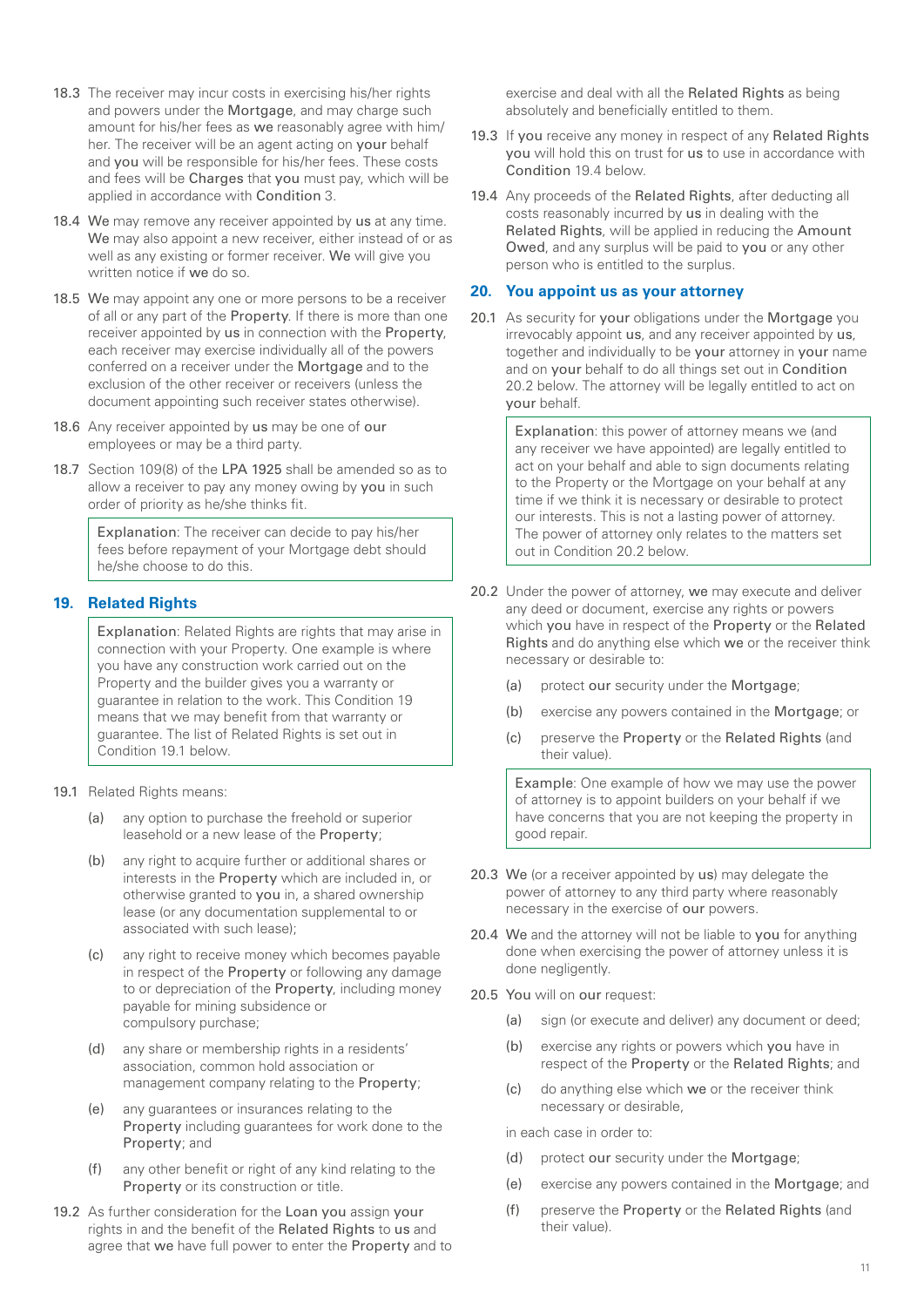<span id="page-11-0"></span>20.6 The power of attorney will end when we release the security constituted by your Mortgage. If we have to reinstate our security in accordance with Condition 16.3, the power of attorney will also be reinstated until we release the security. You will sign (or execute and deliver) any document or deed which we reasonably request in order to appoint us (and any receiver appointed by us) as your attorney, on the same terms and conditions set out in this Condition 20.

# **G. General Conditions**

This Section G contains general Conditions relating to your Mortgage, including: (1) our ability to assign our rights under the Mortgage to any third party; (2) our use of information we receive about you; (3) the circumstances in which we may vary the terms of the Mortgage; (4) the law that applies to your Mortgage; and (5) various other miscellaneous Conditions.

## **21. When we can sell, transfer or assign your Mortgage to someone else**

- 21.1 We may at any time transfer or assign to any other person the benefit of, and our rights under, all or any part of the Mortgage and any related security. We do not need your consent to do so. If we do so, your rights and obligations under the Mortgage will not be affected. You must continue to perform your obligations under the Mortgage as though you originally entered into it with the transferee or assignee.
- 21.2 We may release to any actual or potential transferee or assignee (and their advisers) any information we hold about you, about the conduct of your Account and about any related securities. We will release this information in accordance with Condition 22.

## **22. Using your information**

- 22.1 We will decide the purposes for which and the manner in which any personal information we obtain relating to you is processed. We will process all personal data relating to you in accordance with our privacy policy from time to time relating to the processing of personal data about you.
- 22.2 We may give any information and documents concerning the Mortgage or your Account to any person if:
	- (a) we are required to do so by law or by any regulatory authority;
	- (b) we have a public duty to do so;
	- (c) it is necessary in order to enforce any provisions of the Mortgage;
	- (d) you ask us to give details to another person or agree that we can give such details to another person;
	- (e) that person takes over, or may be entitled to take over, any of our rights under the Mortgage or is responsible for the management or administration of the Account or the Mortgage at any time;
	- (f) that person provides services to us in connection with your Account or the Mortgage; or
	- (g) we think it is necessary or advisable to do so in connection with any transfer, sale or financing arrangement which we may enter into or consider in connection with the Mortgage.
- 22.3 We will use the information which you give us, or which we receive from any enquiries which you permit us to make about you or which we require to be made, for processing and administering your Account or the Mortgage, for customer service, market research, statistical analysis, audit and administrative purposes.
- 22.4 We may record telephone calls that you make to us for our mutual protection and to improve our customer service standards.

## **23. Miscellaneous**

- 23.1 If we fail to exercise or delay in exercising any right or power that we have in connection with the Mortgage, this will not affect our ability to later exercise any of our rights or powers. If we exercise any of our rights or powers (in whole or in part), this will not affect our ability to exercise them again in the future or to exercise any other right or power.
- 23.2 If we agree with you that we will not exercise any of our rights or powers on a specific occasion, this will not prevent us from exercising our rights and powers in the future and will not affect the other terms of the Mortgage.
- 23.3 The rights, powers and remedies provided in the Mortgage are cumulative and not exclusive of any rights, powers or remedies provided by law.

Explanation: Not all our rights and powers under your Mortgage are listed in these Conditions or in the Mortgage Offer. Some are contained in statute and we are able to use all those other rights and powers too.

- 23.4 Each of the provisions and/or sub-clauses of the Mortgage is severable and distinct from the others. If at any time any one or more of such provisions becomes illegal, invalid or unenforceable, this will not impair or affect the legality, validity or enforceability of the remaining provisions.
- 23.5 Only you and we may enforce the terms of the Mortgage. No provision of the **Mortgage** will be enforceable by a third party under the Contracts (Rights of Third Parties) Act 1999.

## **24. Varying the terms of the Mortgage**

- 24.1 We may vary the terms of the Mortgage from time to time during the life of the Mortgage without your consent for the purpose of giving you the benefit of enhanced or additional services which become available in connection with the Mortgage.
- 24.2 We may also vary the terms of the Mortgage from time to time during the life of the Mortgage without your consent for the purpose of responding reasonably to:
	- (a) any change in the law, regulatory requirements or codes of practice which is or are applicable to the conduct of our business or the Mortgage:
	- (b) any new or amended recommendation, requirement or decision by any court, ombudsman, regulator or similar body which is or are applicable to the conduct of our business or the Mortgage;
	- (c) any change to our technology or other systems used in connection with the Mortgage, including where the change is needed either to improve the operation of those systems or to integrate them with the systems used by another organisation which we acquire or by which we are acquired; and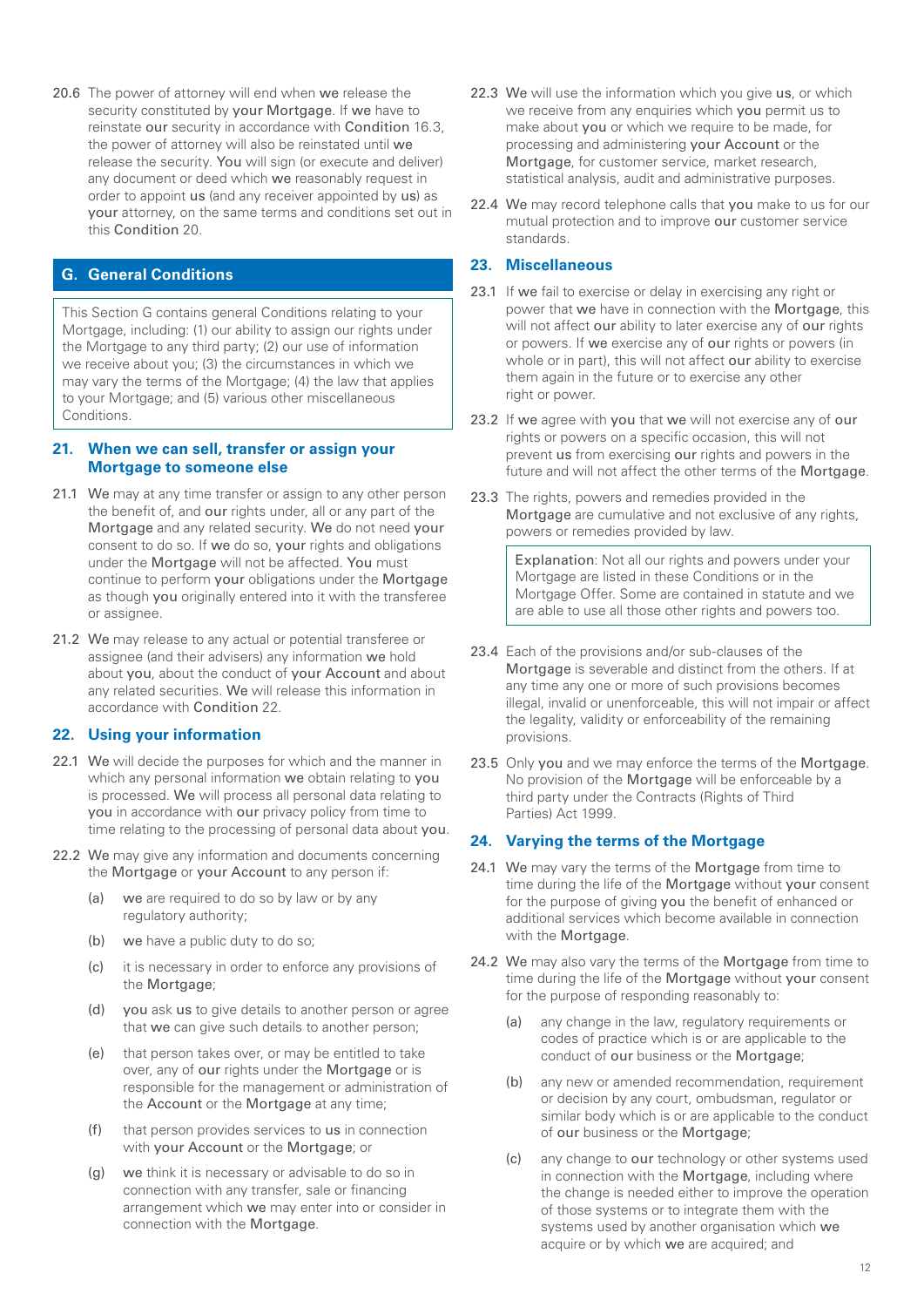- <span id="page-12-0"></span>(d) any mistakes which are identified and reasonably require changes or rectification.
- 24.3 We may also vary the terms of the Mortgage from time to time during the life of the Mortgage without your consent:
	- (a) in order to charge interest on a compounding basis (which means that interest will be charged on any outstanding unpaid interest on the amount of your loan);
	- (b) for any other reason not specified in these Conditions provided any such change is proportionate to the underlying reasons for the change.
- 24.4 We will give you at least 30 days' written notice in advance of any change we make pursuant to Conditions 24.2 and 24.3.

## **25. Sending notices to you**

- 25.1 If we leave or send by prepaid post or by email any written demand or notice addressed to you either to the Property or any other address or email address that you make known to us, you will be deemed to receive the notice.
- 25.2 Where we leave any demand or notice at the address referred to in Condition 25.1, you will be deemed to have received it at the time that we leave it there. Where we send any demand or notice by post to that address or any other nominated address, you will be deemed to have received it two business days after posting. Where we send any demand or notice by email, you will be deemed to have received it on the date and at the time that we sent it.

Example: if we post a notice to you at 1pm on Tuesday, you will be deemed to have received it at 1pm on Thursday.

## **26. Governing law and jurisdiction**

- 26.1 The Mortgage and any dispute or claim arising out of or in connection with it or its subject matter or formation (including non-contractual disputes or claims and also those relating to any circumstances arising before the signing of the Mortgage Deed) will be governed by English Law, unless Condition 27 applies.
- 26.2 The courts of England and Wales will have jurisdiction to settle any such disputes or claims, unless Condition 27 applies.

## **H. Terms that apply if the property is in Scotland**

If the Property is in Scotland, your Mortgage is governed by the laws of Scotland. This Section H sets out the special Conditions that apply to your Mortgage if the Property is located in Scotland.

## **27. Scotland**

- 27.1 The provisions of this Condition 27 apply to the Mortgage if the Property is located in Scotland.
- 27.2 In these Conditions:

CFRA 1970 means the Conveyancing and Feudal Reform (Scotland) Act 1970; and

CFRA Standard Conditions means the standard conditions set out in schedule 3 to the CFRA 1970, which detail certain obligations you have, and certain rights we have, in relation to the Property.

27.3 The third paragraph of section A (Introduction) of these Conditions is replaced by the following:

"Should there be any inconsistency between the documents referred to above, we will give priority to the terms of your Mortgage Offer, then your Mortgage Deed, then the Tariff of Charges, these Conditions and finally the CFRA Standard Conditions."

- 27.4 Conditions 6.1(h), 11.2 and 18 do not apply.
- 27.5 References in these Conditions and the Mortgage Offer to "bankruptcy" are replaced with "bankruptcy and/or sequestration
- 27.6 Condition 17 is replaced by the following:

## **17. Our powers**

- 17.1 Regardless of any other provisions of these Conditions, if any Event of Default occurs, the Amount Owed shall immediately become due and payable on demand and you will be in default under the CFRA 1970, which would allow us to enforce our security and exercise the rights available to us under the CFRA 1970.
- 17.2 At any time after the **Amount Owed** has become due and payable, we may (without previous notice to you or with your prior agreement):
	- (a) take possession of the Property;
	- (b) sell the Property (whether or not we have taken possession); and/or
	- (c) exercise all the other powers given to heritable creditors by the CFRA 1970.

Explanation: A "heritable creditor" is a legal term for a person who holds a standard security over a property in Scotland. Heritable creditors are granted certain powers by law (including those powers set out below in Condition 17.3).

- 17.3 At any time after the Amount Owed has become due and payable, we may if we consider it necessary or desirable, at your expense and regardless of your bankruptcy, death or insanity and without being treated as a heritable creditor in possession or becoming liable to account as such:
	- (a) take any proceedings we think fit in relation to the Property;
	- (b) generally manage the Property, including collecting and receiving rents, carrying out building and development works, arranging necessary repair and maintenance of the Property, ensuring compliance with local authority requirements, maintaining, renewing or increasing insurances, serving notice under relevant housing legislation and obtaining any appropriate planning or other consents and approvals; and/or
	- (c) exercise, on your behalf and without having to give you prior notice or obtain your consent, all the powers and duties conferred on a landlord by law from time to time in force (including the power to grant, vary,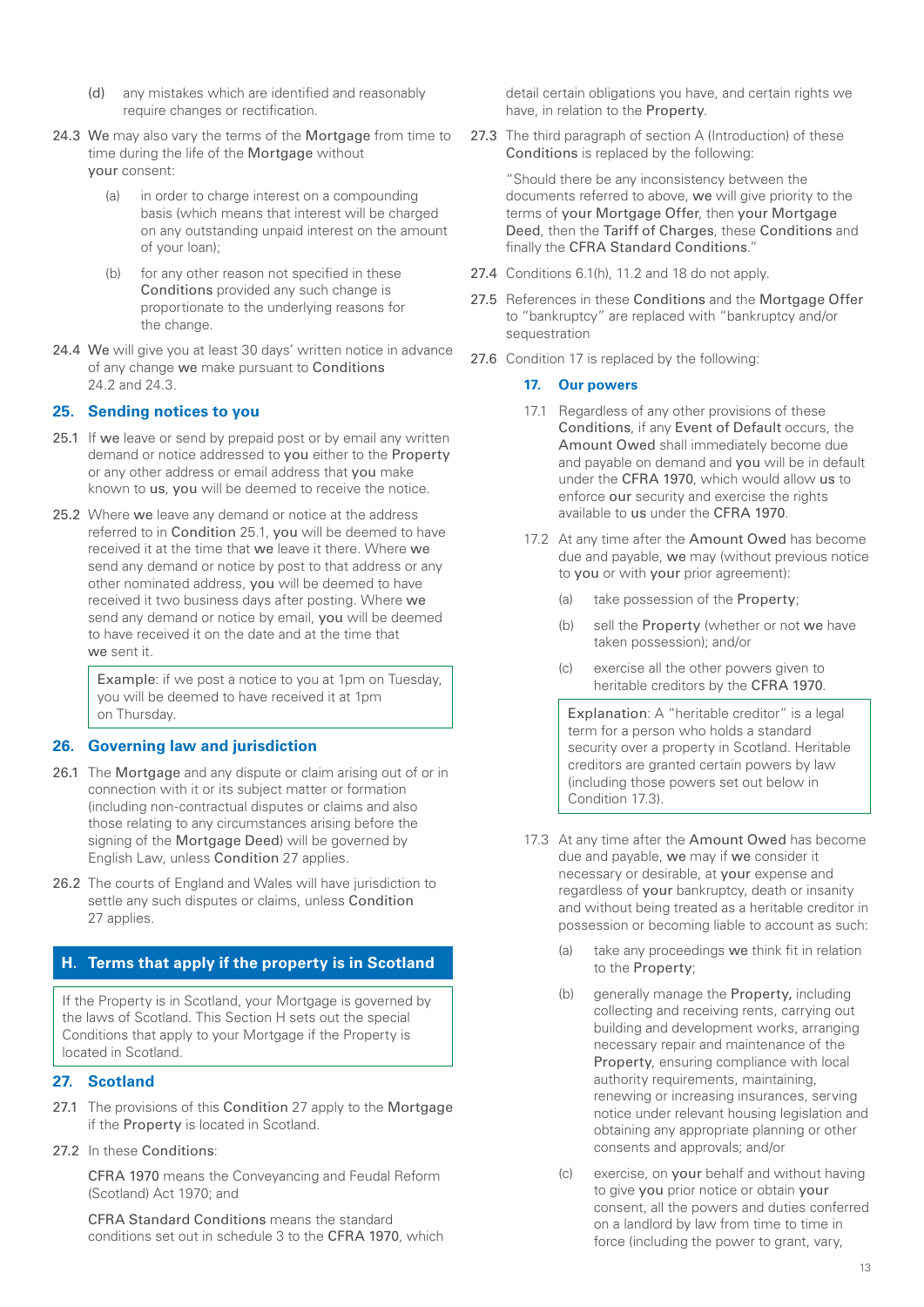<span id="page-13-0"></span>assign review, terminate, surrender or accept surrenders of leases, tenancies or licences over the Property so far as permitted by the CFRA 1970) without having any liabilities or responsibilities to you as a result of doing so,

in each case, as we in our discretion reasonably think fit. Any costs we incur will be a Charge that you must pay, which will be applied in accordance with Condition 3.

Explanation: if a mortgage provider takes physical possession of the mortgaged property, it will be known as a "heritable creditor in possession", which means the mortgage provider incurs certain liabilities in relation to the mortgaged property. If we exercise the rights set out in this Condition 17.3, we will not be treated as a "heritable creditor in possession". This means the statutory requirements and liabilities of a "heritable creditor in possession" will not apply.

- 17.4 After taking possession of the Property we may, as your agent and at your expense (as a Charge, which will be applied in accordance with Condition 3), remove, store, sell or otherwise deal with any goods or animals which you have not removed from the Property. We will not be responsible for any loss caused by our so doing. We will account to you for all proceeds received, either by paying such amount to you or setting it off against the Amount Owed (at our discretion), but we will deduct all expenses that we reasonably incur in dealing with the goods and/or animals. If the proceeds received are less than the expenses we reasonably incur, the remainder of the expenses will be a Charge that you must pay, which will be applied in accordance with Condition 3.
- 17.5 When we exercise our powers under your Mortgage, we may engage and pay third parties to assist us. These third parties will be acting on your behalf as your agents and you will be responsible for their fees at such rates as we may reasonably agree. The remuneration will be a Charge that you must pay, which will be applied in accordance with Condition 3. If we appoint a third party, we may revoke the appointment of that third party at any time. We will tell you if the third party's appointment is revoked."
- 27.7 References to a 'receiver' in Condition 20 do not apply.
- 27.8 In Condition 19.2 the words 'by signing the Mortgage Deed' will be added before the words 'you assign'.
- 27.9 Condition 26 is replaced by the following:

## **26. Governing law and jurisdiction**

26.1 The Mortgage and any dispute or claim arising out of or in connection with it or its subject matter or formation (including non-contractual disputes or claims and also those relating to any circumstances arising before the signing of the Standard Security) will be governed by Scots law.

- 26.2 The courts of Scotland will have jurisdiction to settle any such disputes or claims."
- 27.10 Any other references in these Conditions to any word. expression or practice under English law are references to the equivalent or nearest equivalent word, expression or practice under Scots law.
- 27.11 In interpreting the CFRA Standard Conditions 'the creditor' means 'we', 'us' or 'our' (as appropriate) and 'the debtor' means 'you', 'your' or 'yours' (as appropriate).

## **I. Definitions and Interpretation**

#### **28. Defined terms**

Terms that are in bold in these Conditions have the following meanings:

Account means the account we maintain recording the Amount Owed;

Amount Owed means all monies (including any Loan, any outstanding Monthly Payments, any unpaid Charges (including any Charges added in accordance with Condition 3.6)) which you owe us at any time on the security of the Mortgage;

Borrower, you and your means the person(s) named as borrowers in the Mortgage and includes all persons claiming any right or interest from or to you (including your successors, personal representatives and executors of your estate);

CFRA 1970 has the meaning set out in Condition 27.2;

CFRA Standard Conditions has the meaning set out in Condition 27.2;

Charge(s) means all fees and expenses which we apply (acting reasonably) in connection with the Loan and the Mortgage;

Completion means the date on which we first advance money under a Loan to you as confirmed to you in your Completion Letter;

Completion Letter means the letter we will send to you to confirm that your Mortgage has completed.

Conditions means these terms and conditions (including the introduction in Section A);

Early Repayment Charge means the early repayment charge set out in the Mortgage Offer;

ESIS means the European Standardised Information Sheet;

Event of Default means any of the following circumstances:

- (a) the Amount Owed is not repaid to us following a Repayment Event in accordance with the terms of Condition 13.2);
- (b) you are more than one month late in payment of any Monthly Payment or any other sum is not paid when due, unless we have agreed otherwise;
- (c) compulsory purchase or requisition of all or any part of the Property;
- (d) material false information or material omission in information given to us, including fraud or money laundering;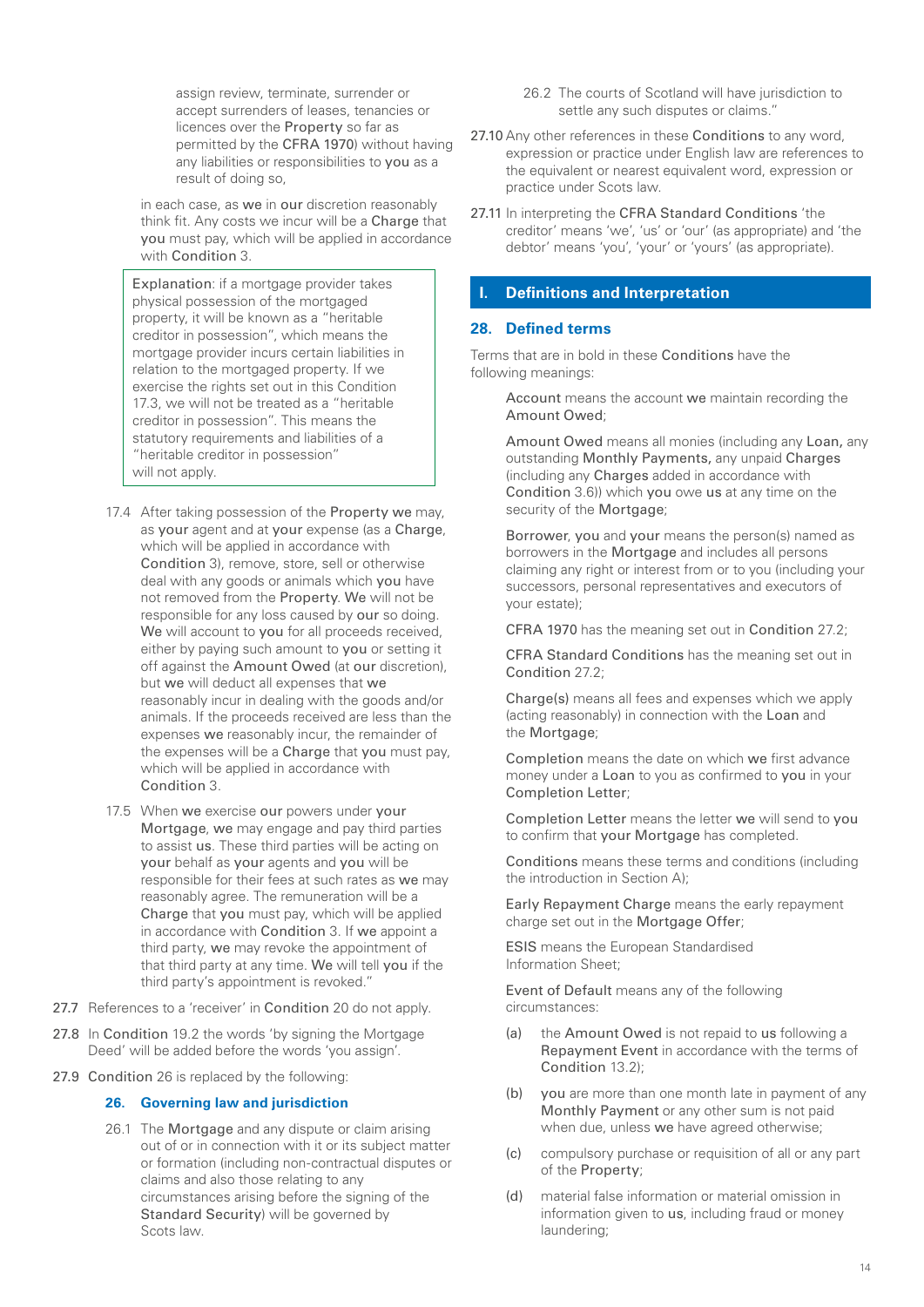- <span id="page-14-0"></span>(e) the Property being used other than solely as a private residence;
- (f) if you are or become bankrupt or enter into any composition or arrangement with your creditors, or you have been found by a court of competent authority to have been engaged in criminal activity; or
- (g) you are in material breach of your obligations under these Conditions or the Mortgage Offer and either you have not remedied such breach within any reasonable period we specify or the breach cannot be remedied;

Interest Rate means the rate or rates of interest which apply for the time being to the Amount Owed or any part of the Amount Owed as set out in the Mortgage Offer;

Loan means each and every sum which we lend you on the security of the Mortgage (including each and every additional borrowing you apply for and we agree (if any));

Long Term Care means care or supervision which you require and which:

- (h) requires you to be absent from the Property for any period totalling 90 days or more in any period of 180 consecutive days; and
- (i) is necessitated by or attributable to your physical or mental incapacity or impairment.

A certificate signed by a medical practitioner certifying the above will (in the absence of obvious error) be conclusive evidence of this;

LPA 1925 means the Law of Property Act 1925;

Monthly Payment means the monthly interest payment you must pay to us as set out in the Mortgage Offer calculated in accordance with Condition 1;

Monthly Payment Date means the payment date each month on which you must pay your Monthly Payments as confirmed to you by us in your Completion Letter;

Mortgage means the agreement for your Loan which is comprised of the Mortgage Offer, the Mortgage Deed, the Tariff of Charges and these Conditions (and, if the Property is located in Scotland, the CFRA Standard Conditions);

Mortgage Deed means the mortgage deed (or, if the Property is in Scotland, the Standard Security) signed by you which incorporates these Conditions;

Mortgage Offer means the document named "Mortgage Offer" that we have given to you, containing our written offer and setting out the particular terms and conditions and which incorporates these Conditions on which we will make a Loan to you;

Net Sale Proceeds means the net sale proceeds that will be available on completion of the sale of the Property, after deducting all reasonable costs of sale, such as legal fees and estate agent fees;

Overpayment means a payment made by you to us in addition to any Monthly Payment, in accordance with your Mortgage Offer, which can be made without incurring an Early Repayment Charge;

Property means the property described in the Mortgage and includes each and every part of such property and all

fixtures and fittings;

Proposed Sale Price has the meaning set out in Condition 12.2;

Related Rights has the meaning set out in Condition 19;

Repayment Event has the meaning set out in Condition 13.1<sup>-</sup>

Standard Security means a standard security in accordance with the terms of the CFRA 1970 over the Property;

Tariff of Charges means our tariff of charges which sets out our standard fees and charges as in effect from time to time;

Valuation Price has the meaning set out in Condition 12.4; and

we, our and us means Legal & General Home Finance Limited and includes our successors, assigns and transferees whether legal or equitable and whether in relation to all or part of the Amount Owed, and may at any time mean more than one of them.

## **29. Interpretation of these Conditions**

- 29.1 Any reference to a "month" and "monthly" means a calendar month.
- 29.2 Any reference to "you" includes your legal representatives should you die, become bankrupt or become unable to manage your affairs.
- 29.3 Where there is more than one Borrower:
	- (a) "you" and "your" refer to both of you together and each of you separately;
	- (b) if either of you dies, becomes bankrupt or becomes unable to manage your affairs this will not affect the liability of the other one of you; and
	- (c) your liability to us is both joint and several which means that we can enforce the Mortgage against any or both of you for the Amount Owed.
- 29.4 Any reference to any provision of any law includes that provision as updated or altered at any time.
- 29.5 References to any document include all variations, replacements and amendments to that document.
- 29.6 Any phrase introduced by the terms "including", "include", "in particular" or a similar expression shall be construed as illustrative and shall not limit the sense of the words preceding those terms.
- 29.7 Any reference to these Conditions or to any other document is a reference to these Conditions or to that other document as validly amended, varied, supplemented, restated or novated (in each case, other than in breach of the provisions of these Conditions) at any time.